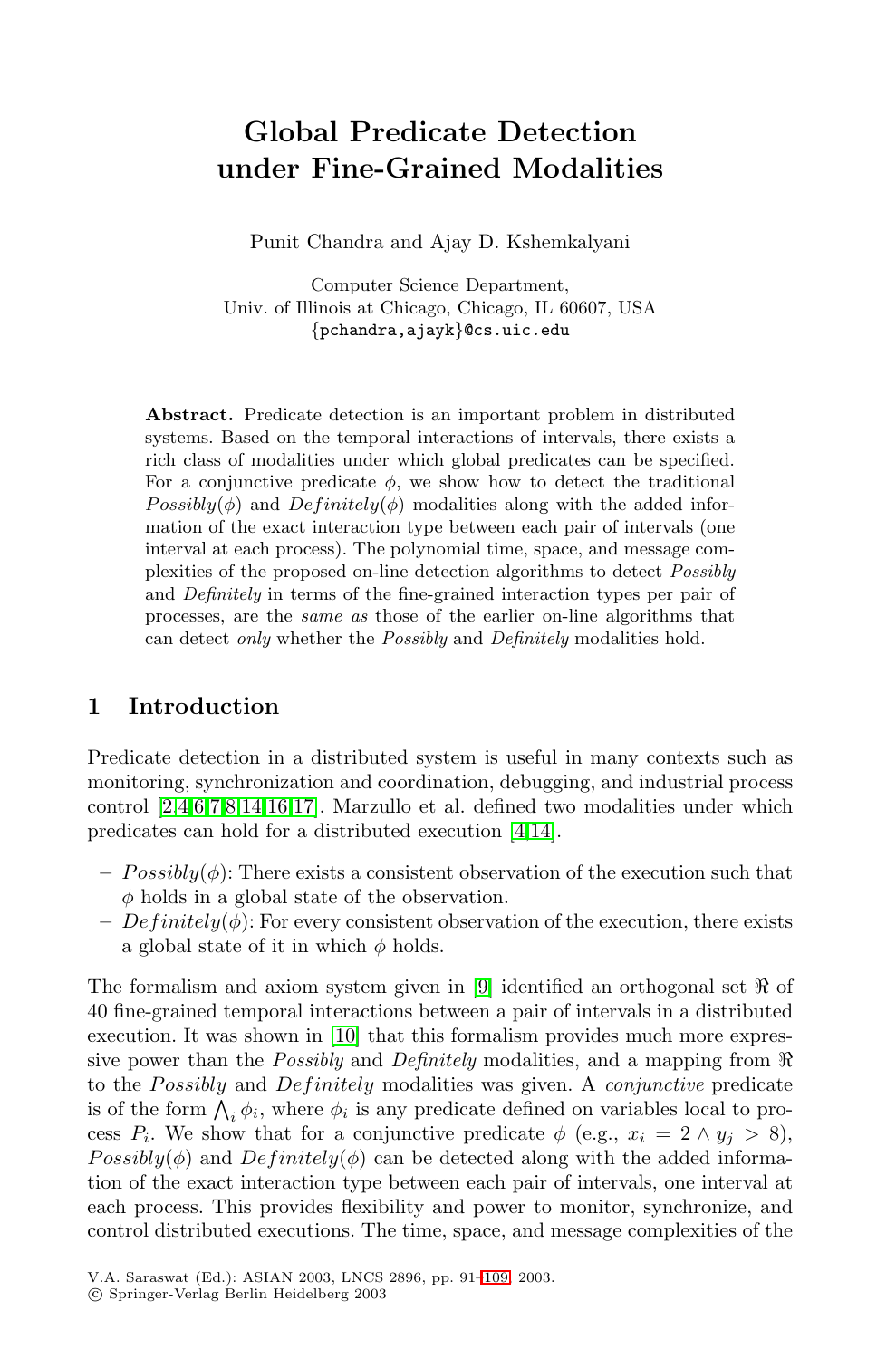<span id="page-1-0"></span>**Table 1.** Comparison of space, message and time complexities.  $n =$  number of processes,  $M =$  maximum queue length at  $P_0$ ,  $p =$  maximum number of intervals occurring at any process,  $m_s =$  total number of messages exchanged between all the processes. Note:  $p \geq M$ , as all the intervals may not be sent to  $P_0$ .

|              | Avg. time comp-                   | Total number | Space at $P_0$ (=                            | $ Avg.$ space at    |
|--------------|-----------------------------------|--------------|----------------------------------------------|---------------------|
|              | lexity at $P_0$                   | of messages  | total msg. space)                            | $P_i, i \in [1, n]$ |
|              | GW94 [6] $ O(n^2M)$ or $O(nm_s) $ | $O(m_s)$     | $\overline{O(n^2M)}$ or $\overline{O(nm_s)}$ | O(n)                |
| (Possibly)   |                                   |              |                                              |                     |
|              | GW96 [7] $ O(n^2M)$ or $O(nm_s) $ | $O(m_s)$     | $\overline{ O(n^2M)}$ or $O(nm_s) $          | O(n)                |
| (Definitely) |                                   |              |                                              |                     |
| $Fine-Poss,$ | $O(n^2M)$ or                      |              | $ O(min(4m_s, np))  O(min[(4n - 2)np,$       | O(n)                |
|              | $Fine\_Def,  O(n/min(4ms, np)) $  |              | $10nm_s$ )                                   |                     |
| $Fine_Rel$   |                                   |              |                                              |                     |

proposed on-line, centralized detection algorithms (Algorithms Fine Poss and Fine  $Def$  - the main results) to detect Possibly and Definitely in terms of the fine-grained modalities per pair of processes, are the *same as* those of the earlier on-line, centralized algorithms [\[6,7\]](#page-17-0) that can detect *only* whether the *Possibly* and Definitely modalities hold. Table 1 compares the complexities. Fine Rel, which is an intermediate problem we need solve, is introduced later.

The power of our approach stems from the use of intervals as opposed to individual events in the distributed execution. The intervals at each process are identified to be the durations during which the local predicate is true [\[10](#page-17-0)[,12\]](#page-18-0). We now state Problems  $Fine\_{Poss}$  and  $Fine\_{Def.}$ 

- **Problem** Fine Poss **Statement.** For a conjunctive predicate  $\phi$ , determine online if  $Possibly(\phi)$  is true. If true, identify the fine-grained pairwise interaction between each pair of processes when  $Possibly(\phi)$  first becomes true.
- **Problem** Fine  $Def$  **Statement.** For a conjunctive predicate  $\phi$ , determine online if  $Definitely(\phi)$  is true. If true, identify the fine-grained pairwise interaction between each pair of processes when  $Definitely(\phi)$  first becomes true.

Section 2 gives the background and objectives. Section [3](#page-5-0) presents the framework and data structures. Section [4](#page-8-0) and Section [5](#page-13-0) present the on-line algorithms. Section [6](#page-16-0) gives the conclusions.

### **2 System Model, Background, and Objectives**

#### **2.1 System Model**

We assume an asynchronous distributed system in which  $n$  processes communicate only by reliable message passing. We do not assume FIFO channels. To model the system execution, let  $\prec$  be an irreflexive partial ordering representing the causality relation on the event set  $E$ .  $E$  is partitioned into local executions at each process. Let N denote the set of all processes. Each  $E_i$  is a linearly ordered set of events executed by process  $P_i$ . An event e at  $P_i$  is denoted  $e_i$ . The causality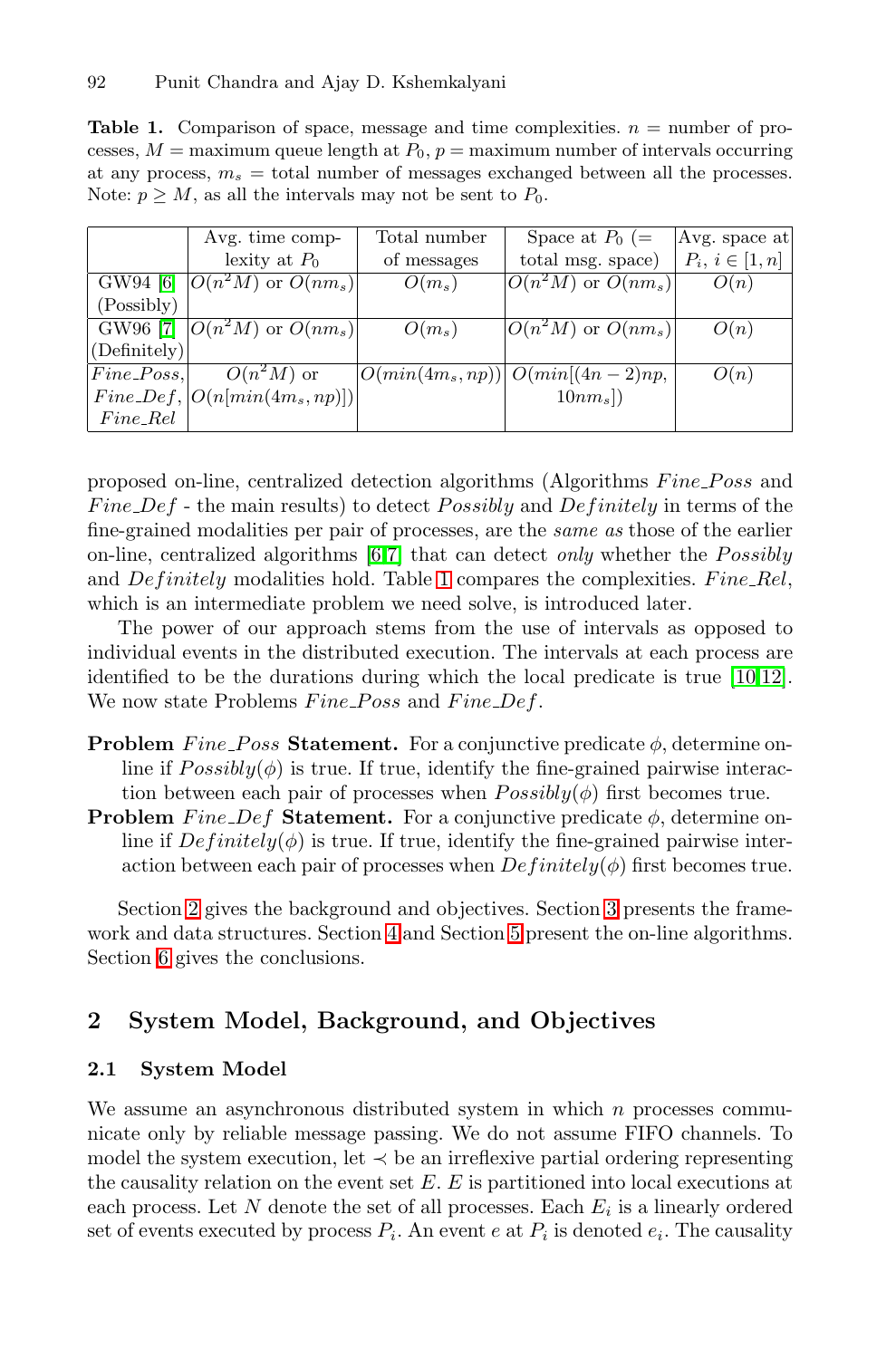| Relation $r$   | Expression for $r(X, Y)$                                                     | Test for $r(X, Y)$                                                                                                                |
|----------------|------------------------------------------------------------------------------|-----------------------------------------------------------------------------------------------------------------------------------|
| R1             | $\overline{\forall x \in X \forall y \in Y}, x \prec y$                      | $\overline{V_{y}^{-}[x] > V_{x}^{+}[x]}$                                                                                          |
| R <sub>2</sub> | $\forall x \in \overline{X \exists y \in Y, x \prec y}$                      | $V^+_u[x] > V^+_x[x]$                                                                                                             |
| R3             | $\exists x \in X \forall y \in Y, x \prec y$                                 | $V_u^{-}[x] > V_x^{-}[x]$                                                                                                         |
| R4             | $\exists x \in X \exists y \in Y, x \prec y$                                 | $\overline{V_{y}^{+}[x] > V_{x}^{-}[x]}$                                                                                          |
| S1             | $\exists x \in X \forall y \in Y, x \not\preceq y \bigwedge y \not\preceq x$ | $ \textbf{if }V_y^-[y]\nless V_x^-[y]\overline{\bigwedge V_y^+[x]\ngtr V_x^+[x]}$                                                 |
|                |                                                                              | then $(\exists x^0 \in X: V_y^{-}[y] \nleq V_x^{x^0}[y] \wedge$                                                                   |
|                |                                                                              | $V_x^{x^0}[x] \not\leq V_y^{+}[x]$ else false                                                                                     |
| S <sub>2</sub> |                                                                              | $\exists x_1, x_2 \in X \exists y \in \overline{Y, x_1 \prec y \prec x_2}$ if $V_y^+[x] > V_x^-[x] \bigwedge V_y^-[y] < V_x^+[y]$ |
|                |                                                                              | then $(\exists y^0 \in Y : V_x^+[y] \nless V_y^{y^0}[y] \wedge$                                                                   |
|                |                                                                              | $V_u^{y^0}[x] \nless V_x^{-}[x]$ else false                                                                                       |

<span id="page-2-0"></span>**Table 2.** Dependent relations for interactions between intervals are given in the first two columns [\[9\]](#page-17-0). Tests for the relations are given in the third column [\[10\]](#page-17-0).

relation on E is the transitive closure of the local ordering relation on each  $E_i$ and the ordering imposed by message send events and message receive events [\[13\]](#page-18-0). A *cut* C is a subset of E such that if  $e_i \in C$  then  $(\forall e_i')e_i' \prec e_i \implies e_i' \in C$ . A *consistent cut* is a downward-closed subset of E in  $(E, \prec)$  and denotes an execution prefix. For event e, there are two special consistent cuts  $\downarrow$  e and e  $\uparrow$ .  $\downarrow$  e is the maximal set of events that happen before e.  $e \uparrow$  is the set of all events up to and including the earliest events at each process for which e happens before the events.

**Definition 1.**  $Cut \downarrow e$  *is defined to be*  $\{e' \mid e' \prec e\}$  *and cut*  $e \uparrow$  *is defined to be*  ${e' | e' \not\succeq e} \bigcup {e_i, i = 1, \ldots, |N| | e_i \succeq e \bigwedge (\forall e'_i \prec e_i, e'_i \not\succeq e) \}.$ 

The system state after the events in a cut is a global state; if the cut is consistent, the corresponding system state is a consistent global state. We assume that the popular vector clocks are available  $[5,15]$  $[5,15]$  – the vector clock V has the property that  $e \prec f \iff V(e) \prec V(f)$ .

A conjunctive predicate is of the form  $\bigwedge_i \phi_i$ , where  $\phi_i$  is a predicate defined on variables local to process  $P_i$ . The intervals of interest at each process are the durations in which the local predicate is true. Such an interval at process  $P_i$  is identified by the (totally ordered) subset of adjacent events of  $E_i$  for which the local predicate is true.

#### **2.2 Pairwise Interactions**

There are 29 or 40 possible mutually orthogonal ways in which any two durations can be related to each other, depending on whether the dense or the nondense time model is assumed [\[9\]](#page-17-0). Informally speaking, with dense time,  $\forall x, y$  in interval A,  $x \prec y \Longrightarrow \exists z \in A \mid x \prec z \prec y$ . These orthogonal interaction types were identified by first using the six relations given in the first two columns of Table 2. Relations R1 (strong precedence), R2 (partially strong precedence), R3 (partially weak precedence), R4 (weak precedence) define *causality conditions*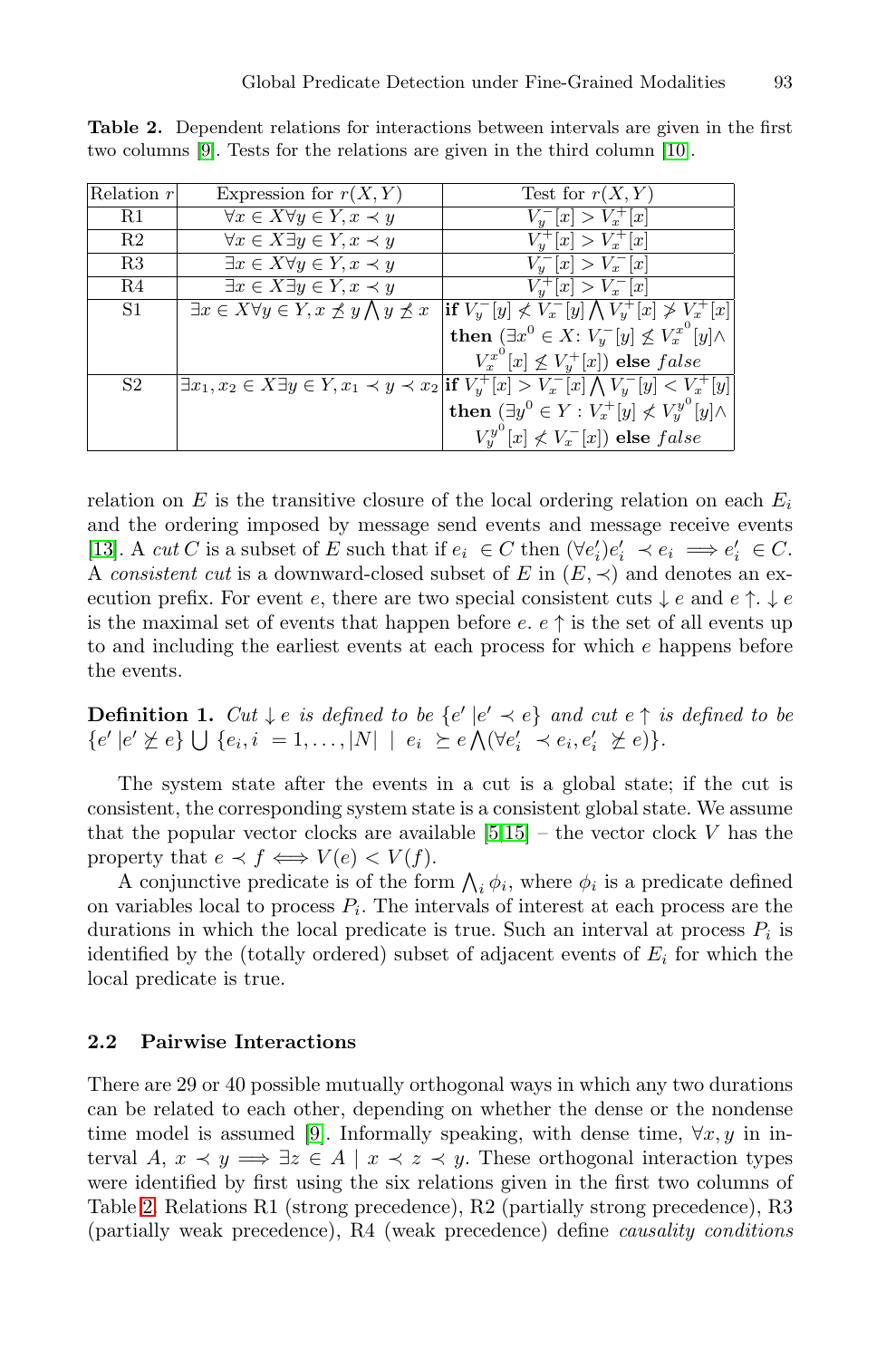| Interaction                       |                | Relation $r(X, Y)$ |                |              |                |              |                                      | Relation $r(Y, X)$ |                |              |              |                |
|-----------------------------------|----------------|--------------------|----------------|--------------|----------------|--------------|--------------------------------------|--------------------|----------------|--------------|--------------|----------------|
| Type                              |                |                    |                |              |                |              | R1 R2 R3 R4 S1 S2  R1 R2 R3 R4 S1 S2 |                    |                |              |              |                |
| $IA(=IQ^{-1})$                    | 1              | 1                  | 1              | 1            | $\Omega$       | $\Omega$     | $\Omega$                             | 0                  | 0              | $\theta$     | $\theta$     | $\overline{0}$ |
| $IB(=IR^{-1})$                    | $\theta$       | 1                  | 1              | 1            | 0              | $\theta$     | $\theta$                             | 0                  | 0              | $\Omega$     | $\theta$     | $\overline{0}$ |
| $IC (= IV^{-1})$                  | $\theta$       | $\theta$           | 1              | 1            | 1              | 0            | $\theta$                             | 0                  | 0              | $\theta$     | 0            | $\overline{0}$ |
| $ID (= IX^{-1})$                  | $\theta$       | $\theta$           | 1              | 1            | 1              | 1            | 0                                    | 1                  | 0              | 1            | $\theta$     | $\overline{0}$ |
| $ID' (= IU^{-1})$                 | $\overline{0}$ | $\theta$           | 1              | 1            | $\Omega$       | 1            | $\Omega$                             | 1                  | 0              | 1            | $\theta$     | $\overline{1}$ |
| $\overline{IE(=IW^{-1})}$         | $\overline{0}$ | $\overline{0}$     | 1              | 1            | 1              | 1            | $\theta$                             | 0                  | $\Omega$       | 1            | $\Omega$     | $\overline{0}$ |
| $IE'(=IT^{-1})$                   | $\overline{0}$ | $\theta$           | 1              | 1            | $\Omega$       | 1            | $\Omega$                             | $\Omega$           | $\Omega$       | 1            | $\theta$     | 1              |
| $IF(=IS^{-1})$                    | $\overline{0}$ | 1                  | 1              | $\mathbf{1}$ | $\Omega$       | 1            | $\Omega$                             | $\Omega$           | $\Omega$       | 1            | $\theta$     | 1              |
| $IG(=IG^{-1})$                    | $\overline{0}$ | $\overline{0}$     | $\overline{0}$ | $\theta$     | 1              | 0            | $\theta$                             | $\overline{0}$     | $\overline{0}$ | 0            | 1            | $\overline{0}$ |
| $IH (= IK^{-1})$                  | $\overline{0}$ | $\Omega$           | $\Omega$       | 1            | 1              | $\Omega$     | $\Omega$                             | $\theta$           | $\Omega$       | $\Omega$     | 1            | $\overline{0}$ |
| $II(=IJ^{-1})$                    | $\Omega$       | 1                  | $\theta$       | 1            | $\Omega$       | $\theta$     | $\Omega$                             | $\theta$           | $\Omega$       | $\theta$     | 1            | $\Omega$       |
| $IL(=IO^{-1})$                    | $\overline{0}$ | $\theta$           | $\theta$       | 1            | 1              | 1            | $\Omega$                             | 1                  | $\theta$       | $\mathbf{1}$ | $\Omega$     | $\Omega$       |
| $IL'(= IP^{-1})$                  | $\theta$       | 0                  | $\theta$       | 1            | $\Omega$       | 1            | $\theta$                             | 1                  | $\theta$       | 1            | $\Omega$     | 1              |
| $IM (= IM^{-1})$                  | $\overline{0}$ | $\overline{0}$     | $\overline{0}$ | 1            | 1              | 0            | $\theta$                             | $\Omega$           | $\Omega$       | 1            | 1            | $\overline{0}$ |
| $\overline{IN} (= IM'^{-1})$      | $\overline{0}$ | $\Omega$           | $\Omega$       | 1            | 1              | 1            | $\overline{0}$                       | $\theta$           | $\theta$       | 1            | $\theta$     | $\overline{0}$ |
| $IN' (= IN'^{-1})$                | $\theta$       | $\overline{0}$     | $\overline{0}$ | 1            | $\overline{0}$ | $\mathbf{1}$ | $\theta$                             | $\overline{0}$     | 0              | 1            | 0            | $\overline{1}$ |
| $ID''(=(IUX)^{-1})$               | $\overline{0}$ | $\theta$           | 1              | 1            | $\overline{0}$ | $\mathbf{1}$ | $\theta$                             | 1                  | $\Omega$       | 1            | $\theta$     | $\overline{0}$ |
| $IE'' (= (ITW)^{-1})$             | $\theta$       | $\overline{0}$     | 1              | 1            | $\Omega$       | 1            | $\Omega$                             | $\Omega$           | $\Omega$       | 1            | $\theta$     | $\overline{0}$ |
| $IL'' = (IOP)^{-1}$               | $\overline{0}$ | $\theta$           | $\theta$       | 1            | $\Omega$       | 1            | $\Omega$                             | 1                  | $\Omega$       | 1            | 0            | $\Omega$       |
| $IM'' = (IMN)^{-1})$              | $\theta$       | $\theta$           | $\theta$       | 1            | $\Omega$       | $\theta$     | $\Omega$                             | $\theta$           | $\Omega$       | 1            | $\mathbf{1}$ | $\Omega$       |
| $\overline{IN''} (= (IMN')^{-1})$ | $\overline{0}$ | $\theta$           | $\theta$       | 1            | $\Omega$       | 1            | $\Omega$                             | $\Omega$           | $\theta$       | 1            | $\theta$     | $\Omega$       |
| $IMN'' (=(IMN'')^{-1})$           | $\theta$       | $\theta$           | $\theta$       | 1            | $\Omega$       | $\theta$     | $\Omega$                             | $\theta$           | $\theta$       | 1            | $\Omega$     | $\Omega$       |

<span id="page-3-0"></span>**Table 3.** The 40 independent relations in  $\Re$  [\[9\]](#page-17-0). X and Y are intervals. The upper part of the table gives the 29 relations assuming dense time. The lower part of the table gives 11 additional relations if nondense time is assumed.

whereas S1 and S2 define *coupling conditions*. Assuming that time is dense, it was shown in [\[9\]](#page-17-0) that there are 29 possible interaction types between a pair of intervals, as given in the upper part of Table 3. Of the 29 interactions, there are 13 pairs of inverses, while three are inverses of themselves. The twenty-nine interaction types are specified using boolean vectors. The six relations R1-R4 and S1-S2 form a boolean vector of length 12, (six bits for  $r(X, Y)$  and six bits for  $r(Y, X)$ ). The interaction types are illustrated in [\[9\]](#page-17-0). The nondense time model, whose importance is given in [\[9\]](#page-17-0), permits 11 interaction types between a pair of intervals, defined in the lower part of Table 3, besides the 29 identified before. Of these, there are five pairs of inverses, while one is its own inverse. These interaction types are illustrated in [\[9\]](#page-17-0). The set of 40 relations is denoted as  $\Re$ .

### **2.3 Modalities for Global Predicates**

Observe that for any predicate  $\phi$ , three orthogonal relational possibilities hold under the *Possibly Definitely* classification: (i)  $Definitely(\phi)$ , (ii)  $\neg Definitely$ - $(\phi) \wedge Possibly(\phi), (iii) \neg Possibly(\phi).$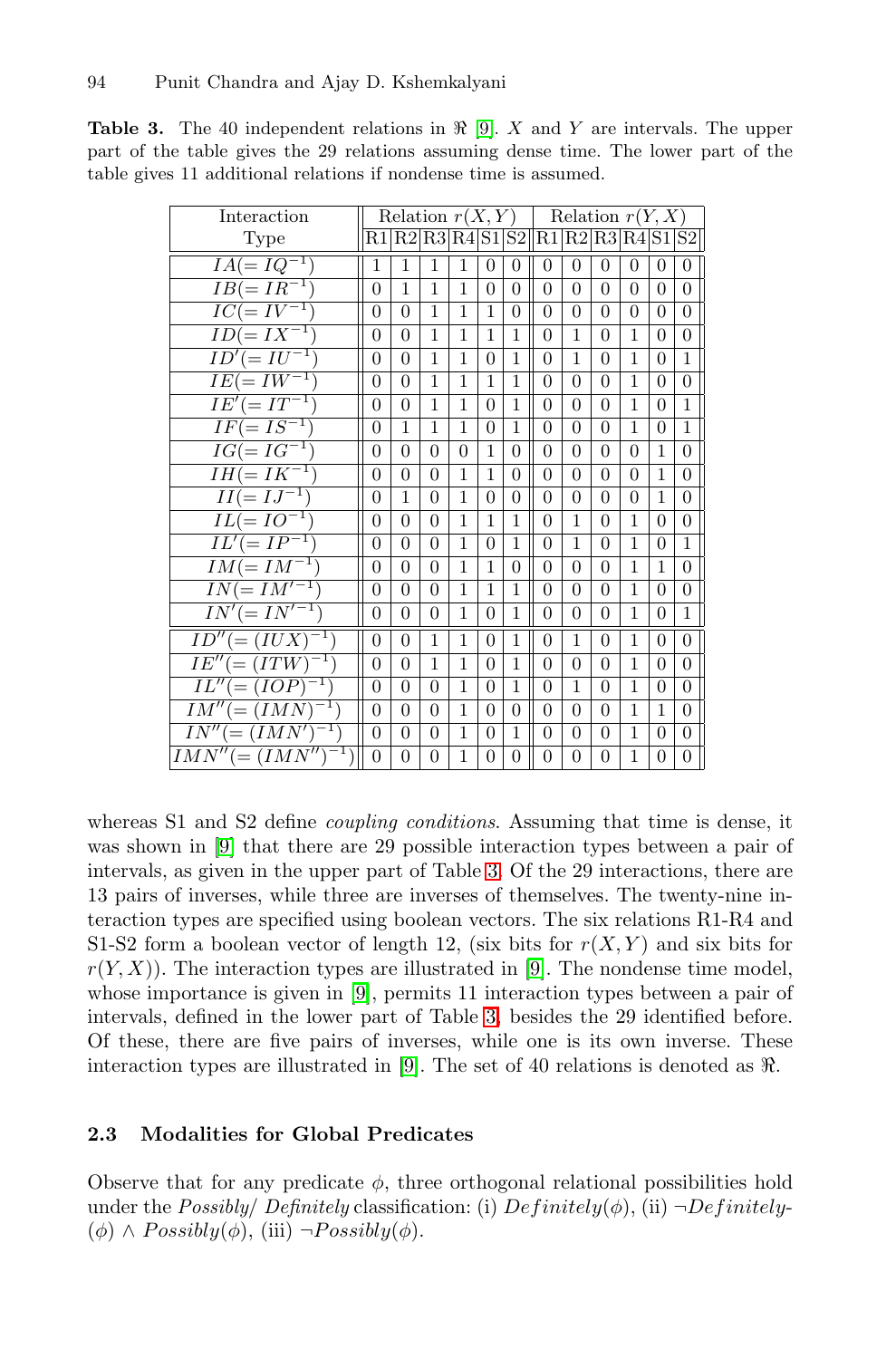<span id="page-4-0"></span>**Table 4.** Refinement mapping [\[10\]](#page-17-0). The upper part shows the 29 mappings when the dense time model is assumed. With the nondense time model, the 11 additional mappings in the lower part also apply.

|                  | $Definitely(\phi) Possibly(\phi) \wedge \neg Definitely(\phi) \neg Possibly(\phi) $ |           |
|------------------|-------------------------------------------------------------------------------------|-----------|
| ID and IX        | IB and IR                                                                           | IA and IQ |
| $ID'$ and $IU$   | IC and IV                                                                           |           |
| IE and IW        | ЮG                                                                                  |           |
| $IE'$ and $IT$   | IH and IK                                                                           |           |
| IF and IS        | II and LI                                                                           |           |
| IO and IL        |                                                                                     |           |
| $IP$ and $IL'$   |                                                                                     |           |
| TM.              |                                                                                     |           |
| $IM'$ and $IN$   |                                                                                     |           |
| IN'              |                                                                                     |           |
| $ID''$ and $IUX$ | $IM''$ and $IMN$                                                                    |           |
| $IE''$ and $ITW$ | IMN''                                                                               |           |
| $IL''$ and $IOP$ |                                                                                     |           |
| IN''<br>and IMN' |                                                                                     |           |

Conjunctive predicates form an important class of predicates and have been studied extensively [\[2,6,7,8\]](#page-17-0). Based on the definitions of the orthogonal temporal interactions [\[9\]](#page-17-0), the 3 orthogonal relational possibilities based on the *Possibly*/*Definitely* definitions were refined into the exhaustive set of 40 possibilities [\[10\]](#page-17-0). Table 4 shows this refinement mapping, assuming that the conjunctive predicate is defined on two processes. When conjunctive predicate  $\phi$  is defined over variables that are local to  $n > 2$  processes, one can still express the three possibilities (i)  $Definitely(\phi)$ , (ii)  $\neg Definitely(\phi) \wedge Possibly(\phi)$ , and (iii)  $\neg Possibly(\phi)$ , in terms of the fine-grained 40 independent relations between  $C_2^n$  pairs of intervals. Note that not all  $40^{C_2^n}$  combinations will be valid – the combinations have to satisfy the axiom system given in [\[9\]](#page-17-0).

For  $n > 2$  processes, the refinement mappings of the *Possibly* and *Definitely* modalities are given by Theorem 1 [\[10\]](#page-17-0).

**Theorem 1.** [\[10\]](#page-17-0) Consider a conjunctive predicate  $\phi = \wedge_i \phi_i$ . The following *results are implicitly qualified over a set of intervals, containing one interval per process.*

- $P = Definitely(φ)$  *holds if and only if*  $\bigwedge_{(\forall i \in N)(\forall j \in N)} [Definitely(φ_i ∧ φ_j)]$
- $-$  ¬*Definitely*( $\phi$ ) ∧ *Possibly*( $\phi$ ) *holds if and only if* 
	- $(\exists i \in N)(\exists j \in N) \neg Definitely(\phi_i \land \phi_j) \land (\bigwedge_{(\forall i \in N)(\forall j \in N)} \{Possibly(\phi_i \land \phi_j)\}$  $\phi_i$ )*]*)
- $∎Possibly(φ) holds if and only if (∃i ∈ N)(∃j ∈ N)¬Possibly(φ<sub>i</sub> ∧ φ<sub>j</sub>)$

Consider the following example (from [\[10\]](#page-17-0)) of the extra information provided by the fine-grained modalities. Let  $\phi$  be  $a_i = 2 \wedge b_j = 3 \wedge c_k = 5$ . Let  $a_i, b_j$ , and  $c_k$  be 2, 3, 5 respectively, in intervals  $X_i$ ,  $Y_j$ , and  $Z_k$ , respectively, and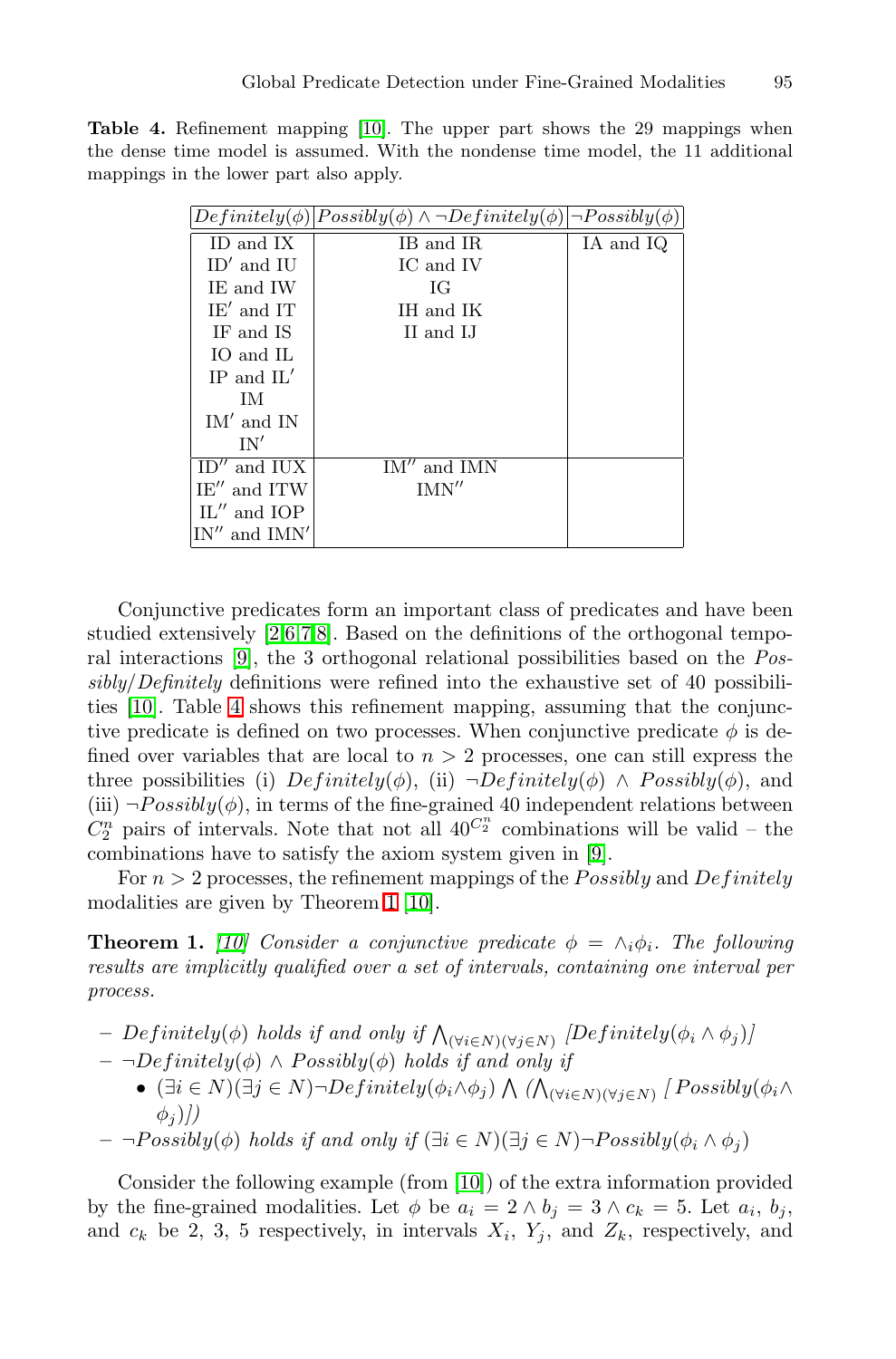<span id="page-5-0"></span>

**Fig. 1.** Example [\[10\]](#page-17-0) to show fine-grained relations across  $n > 2$  processes.

let  $ID(X_i, Y_j)$ ,  $IV(Y_j, Z_k)$ , and  $IN(Z_k, X_i)$  be true. This is shown in Figure 1. Then by Theorem [1,](#page-4-0) we have (i)  $Definitely (a_i = 2 \land b_i = 3)$ , (ii)  $Possibly (b_i = 1)$  $3 \wedge c_k = 5$ ) and  $\neg Definitely(b_j = 3 \wedge c_k = 5)$ , and (iii)  $Definitely(a_i = 1)$  $2 \wedge c_k = 5$ . By Theorem [1,](#page-4-0) we have the modality  $Possibly(\phi) \wedge \neg Definitely(\phi)$ . Conversely, if  $Possibly(\phi) \land \neg Definitely(\phi)$  is known in the classical coursegrained classification, the fine-grained classification gives the added information:  $ID(X_i, Y_j)$ ,  $IV(Y_i, Z_k)$ , and  $IN(Z_k, X_i)$ .

### **2.4 Objective**

Our objective is to solve Fine Poss and Fine Def, i.e., to detect  $Possibly(\phi)$ and  $Definitely(\phi)$ , for conjunctive predicates, with the added information of the exact interaction type between each pair of intervals (one at each process) when  $Possibly(\phi)$  and  $Definitely(\phi)$  are true. The extra information about the pairwise interaction type is useful, as shown in [\[10\]](#page-17-0) by considering various applications. Another use of the extra information is in multi-player distributed games. The overheads of our algorithms are the same as those of the earlier algorithms, [GW94] [\[6\]](#page-17-0) for  $Possibly(\phi)$  and [GW96] [\[7\]](#page-17-0) for  $Definitely(\phi)$ , that can detect **only** whether  $Possibly(\phi)$  is true and whether  $Definitely(\phi)$  is true. Tables [1](#page-1-0) compares all the performance metrics.

### **3 Detecting Predicates: Framework and Data Structures**

Given a conjunctive predicate, for each pair of intervals belonging to different processes, each of the 29 (40) possible independent relations in the dense (nondense) model of time can be tested for using the bit-patterns for the dependent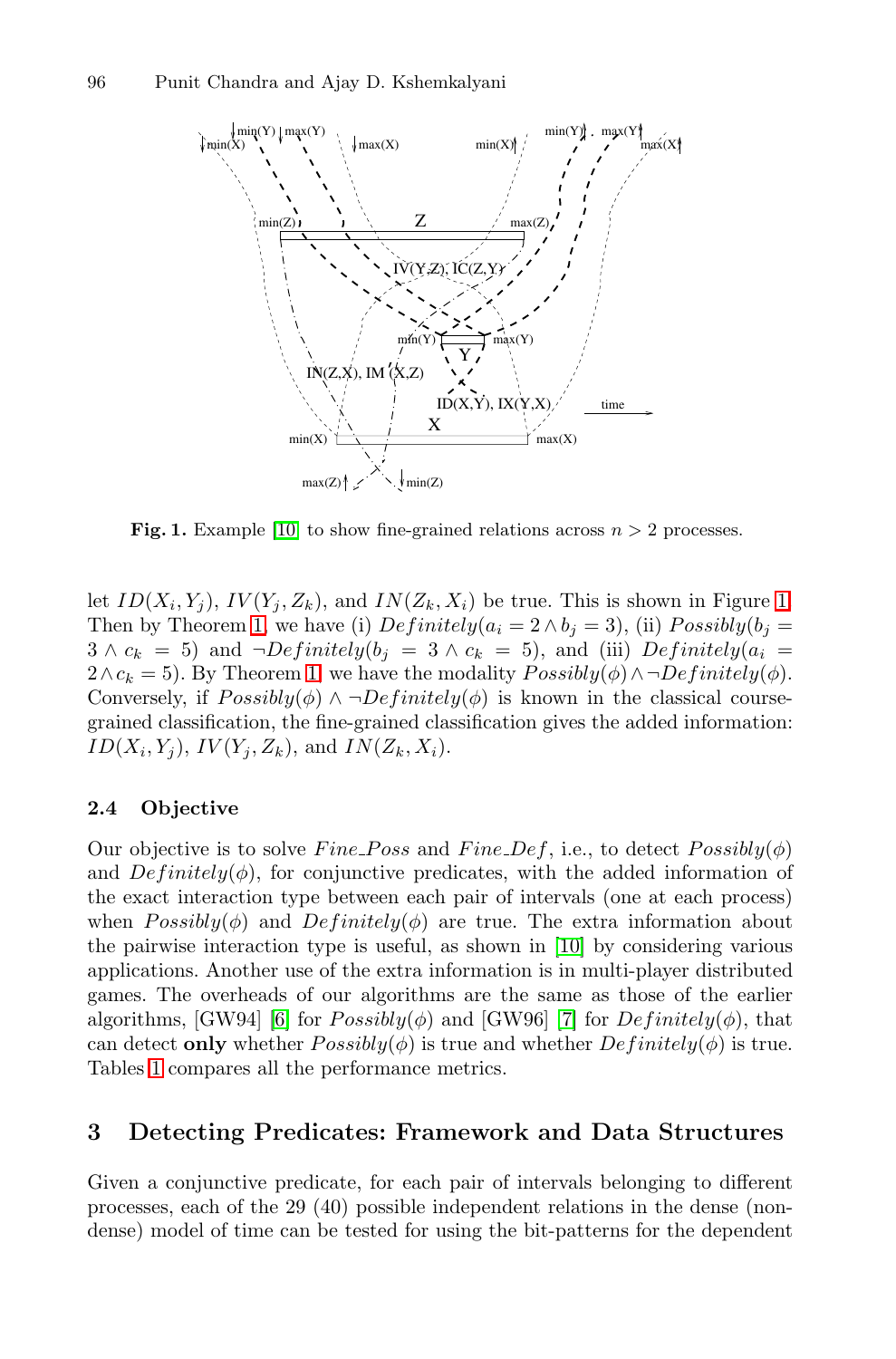- 1. When an internal event or send event occurs at process  $P_i$ ,  $V_i[i] = V_i[i] + 1$ .
- 2. Every message contains the vector clock and Interval Clock of its send event.
- 3. When process  $P_i$  receives a message msg, then  $\forall j$  do,

**if** 
$$
(j == i)
$$
 **then**  $V_i[i] = V_i[i] + 1$ ,  
else  $V_i[j] = \max(V_i[j], msg.V[j])$ .

- 4. When an interval starts at  $P_i$  (local predicate  $\phi_i$  becomes true),  $I_i[i] = V_i[i]$ .
- 5. When process  $P_i$  receives a message msq, then  $\forall$  j do,

 $I_i[j] = \max(I_i[j], msg. I[j]).$ 



relations, as given in Table [3.](#page-3-0) The tests for the relations  $R1, R2, R3, R4, S1,$  and S2 are given in the third column of Table [2](#page-2-0) using vector timestamps. Recall that the interval at a process is used to identify the period when some local property (using which the predicate  $\phi$  is defined) holds.  $V_i^-$  and  $V_i^+$  denote the vector timestamps at process  $P_i$  at the start of an interval and the end of an interval, respectively.  $V_i^x$  denotes the vector timestamp of event  $x_i$  at  $P_i$ .

The tests in Table [2](#page-2-0) can be run by a central server along the lines of the algorithms in [\[4,6,7,8](#page-17-0)[,14\]](#page-18-0). Processes  $P_1, P_2, \ldots, P_n$  send the timestamps of their intervals and certain other local information to the server  $P_0$ , which maintains queues  $Q_1, Q_2, \ldots, Q_n$  for each of the processes. We require that the central server  $P_0$  receive the updates from each  $P_i$ ,  $1 \leq i \leq n$ , in FIFO order. For each of the problems to be solved, the server runs different algorithms to process the interval information in the queues. We assume that interval X occurs at  $P_i$  and interval Y occurs at  $P_j$ . For any two intervals X and X' that occur at the same process, if  $R1(X, X')$ , then we say that X is a *predecessor* of X' and X' is a *successor* of X. Also, there are a maximum of p intervals at any process.

The operations and data structures required by the algorithms to solve Problems  $Fine\ Poss$  and  $Fine\ Def$  can be divided into two parts. The first, common to all the algorithms, runs on each of the n processes  $P_1$  to  $P_n$ , and is given in this section. The second part of each algorithm runs on the central process  $P_0$ and is presented in later sections.

#### **3.1 Log Operations**

Each process  $P_i$ , where  $1 \leq i \leq n$ , maintains the following data structures. (1)  $V_i$ : array[1..*n*] of integer. This is the *Vector Clock*. (2)  $I_i$ : array[1..*n*] of integer. This is a *Interval Clock* which tracks the latest intervals at processes.  $I_i[j]$  is the timestamp  $V_j[j]$  when  $\phi_j$  last became true. (3) Log<sub>i</sub>: Contains the information to be sent to the central process. Figure 2 shows how to maintain the vector clock and *Interval Clock*.

To maintain  $Log_i$ , the required data structures and operations are defined in Figure [3.](#page-7-0)  $Log<sub>i</sub>$  is constructed and sent to the central process using the protocol shown. The central process uses the Log to determine the relationship between two intervals.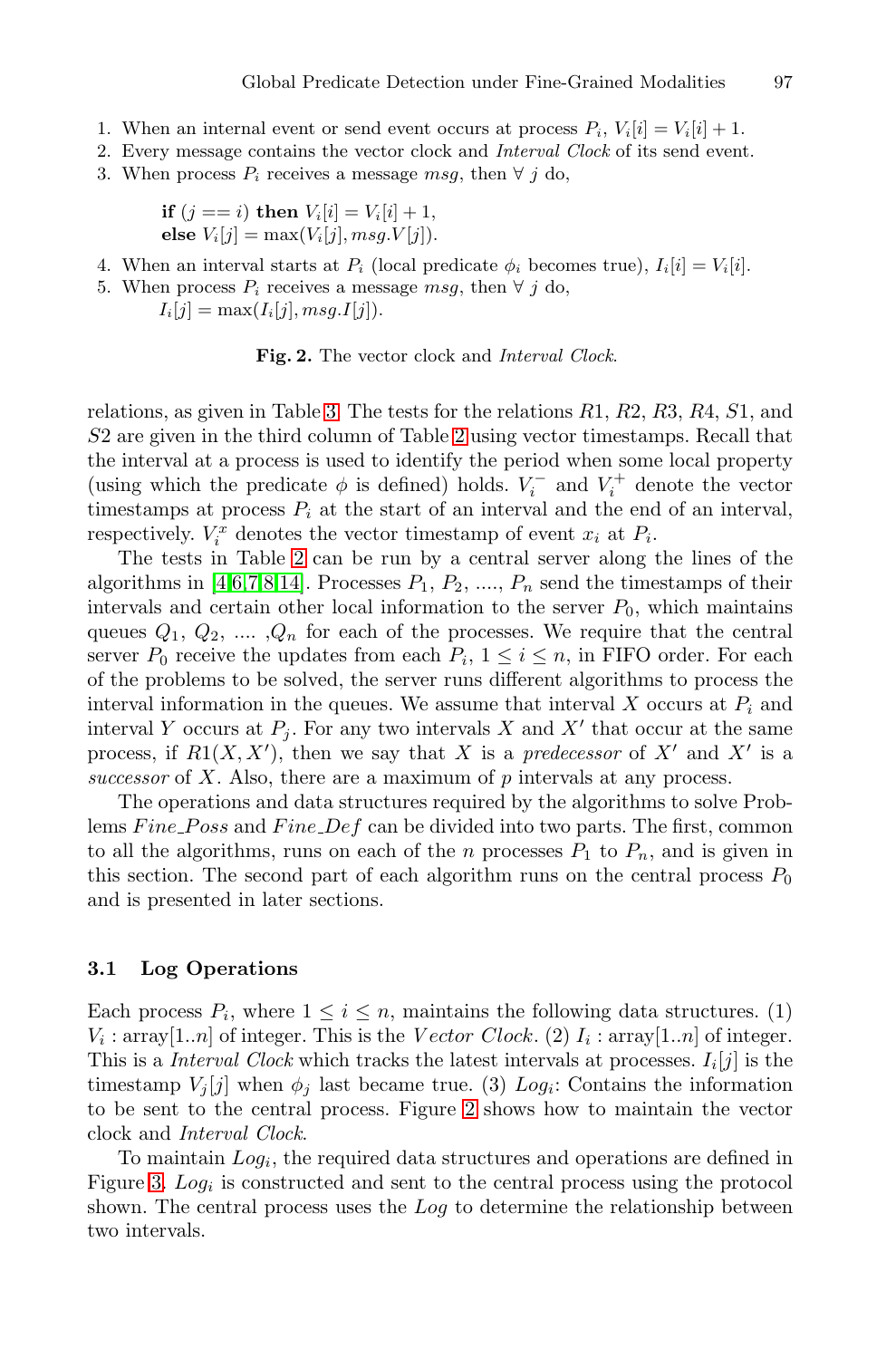<span id="page-7-0"></span>

| type $Event\_Interval = record$ | type $Log = record$                                          |
|---------------------------------|--------------------------------------------------------------|
| $interval_id$ : integer;        | <i>start</i> : $\arctan \left(1 \ldots n\right)$ of integer; |
| <i>local_event:</i> integer:    | <i>end</i> : $\arctan \left[1 \ldots n\right]$ of integer;   |
| end                             | $p\_{log:}$ array[1 <i>n</i> ] of <i>Process_Log</i> ;       |
|                                 | end                                                          |

**type** Process Log = **record**

event\_interval\_queue: queue of Event\_Interval; **end**

#### Start of an interval:

 $Log_i.start = V_i^-$ .  $\bar{i}$  . //Store the timestamp  $V_i^-$  of the starting of the interval. On receiving a message during an interval:

**if** (change in  $I_i$ ) **then** //Store local component of vector clock and *interval-id* **for** each k such that  $I_i[k]$  was changed //which caused the change in  $I_i$ insert  $(I_i[k], V_i[i])$  in  $Log_i.p\_log[k].event\_interval\_queue$ .

#### End of interval:

 $Log_i.end = V_i^+$  $i^+$  //Store the timestamp  $V_i^+$  of the end of the interval. **if** (a receive or send event occurs between start of previous interval and end of current interval) **then**

Send  $Log<sub>i</sub>$  to central process.

**Fig. 3.** Data structures and operations to construct Log at  $P_i$  ( $1 \leq i \leq n$ ).

# **3.2** Complexity Analysis at  $P_i$   $(1 \leq i \leq n)$

**Space complexity of** *Log*. Each *Log* stores the start  $(V^-)$  and the end  $(V^+)$ of an interval, which requires a maximum of  $2np$  integers per process. Consider the construction algorithm for Log. Besides the start and the end of each interval, an *Event Interval* is added to the Log for every component of Interval Clock which is modified due to the receive of a message. As a change in a component of Interval Clock implies the start of a new interval on another process, the total number of times the component of Interval Clock can change is equal to the number of intervals on all the processes. Thus the total number of Event Interval which can be added to the Log of a single process is  $(n-1)p$ . This takes  $2(n-1)p$  integers per process. The total space needed for Logs corresponding to all p intervals on a single process is  $2(n-1)p+2np$ . This gives an average of 4n−2 integers per Log. As only one Log exists at a time, the average space requirement at a process  $P_i$   $(1 \leq i \leq n)$  at any time is the sum of space required by vector clock, Interval Clock, and Log, which is  $6n - 2$  integers.

**Message complexity of control messages sent to the central process** *<sup>P</sup>***<sup>0</sup>** by processes  $P_1$  to  $P_n$ . This can be determined in two ways. As one message is sent per interval, the number of messages is  $O(p)$  for each  $P_i$  ( $i \neq 0$ ). This gives a total message complexity of  $O(np)$ . On the average, the size of each message is  $4n-2$  as each message contains the Log. The total message space overhead for a particular process is the sum of all the Logs for that process, which was shown to be  $4np - 2p$ . Hence the total message space complexity is  $4n^2p - 2np = O(n^2p)$ .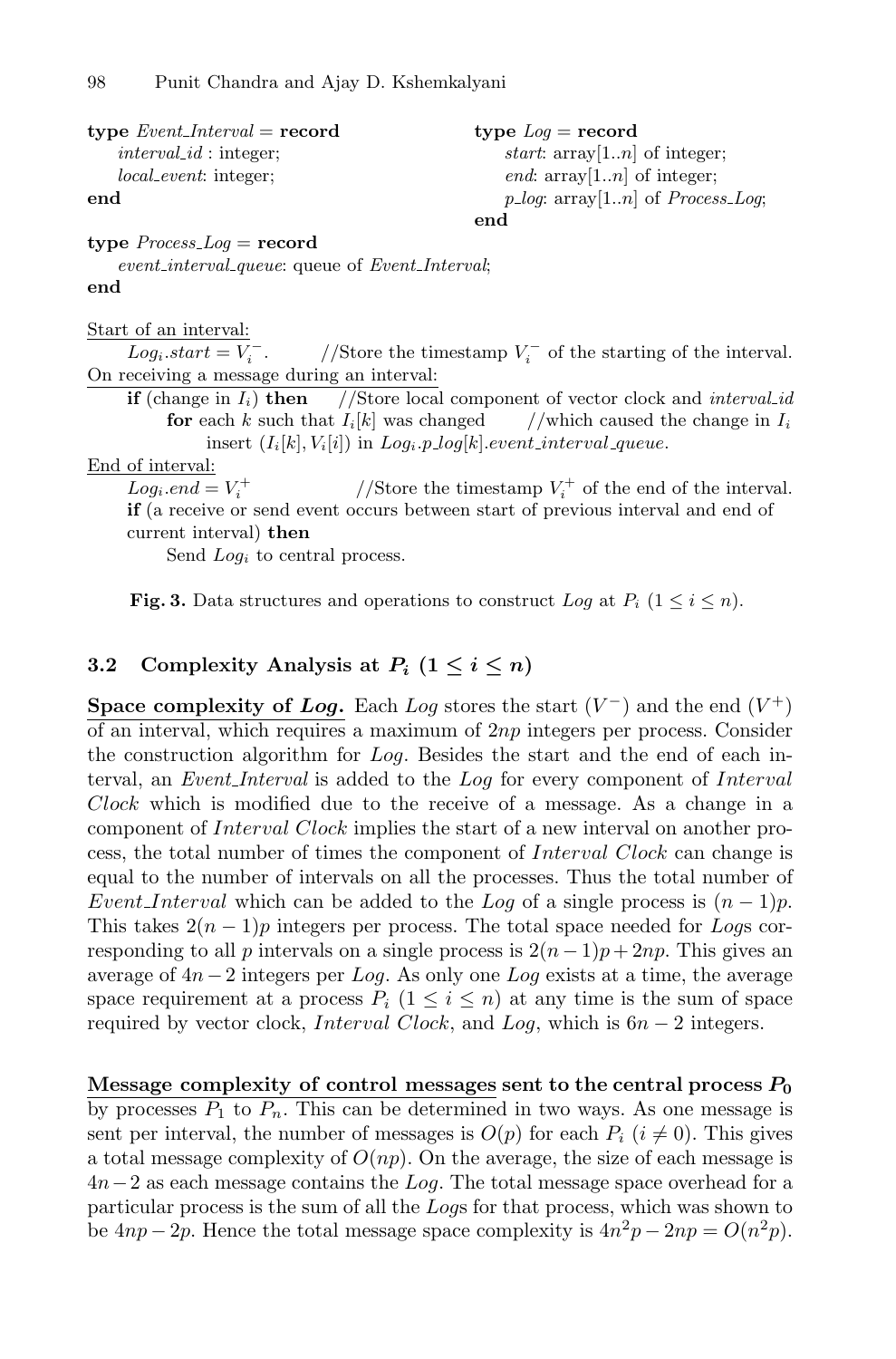<span id="page-8-0"></span>**An optimization of message size.** The Log corresponding to an interval is sent to the central process only if the relationship between the interval and all other intervals (at other processes) is different from the relationship which its predecessor interval had with all the other intervals (at other processes). Two successive intervals Y and Y' on process  $P_j$  will have the same relationship if no message is sent or received by  $P_j$  between the start of Y and the end of Y'. For each message exchanged between processes, a maximum of four interval Logs need to be sent to the central process, because two successive intervals (Y and  $Y'$ ) will have different relationships if a receive or a send occurs between the start of Y and end of Y'. This makes it necessary to send two interval Logs for a send event and two for a receive event. Hence if there are  $m_s$  number of messages exchanged between all processes, then a total of  $4m_s$  intervals need to be sent to the central process in  $4m_s$  control messages, while the total message space overhead is  $2m_s \cdot n + 4m_s \cdot 2n = 10m_s \cdot n$ . The term  $2m_s \cdot n$  arises because for every message sent, each other process eventually (due to transitive propagation of Interval Clock) may need to insert a Event Interval tuple in its Log. This can generate  $2nm_s$  overhead in Logs across the n processes. The term  $4m_s.2n$ arises because the vector clock at the start and end of each interval is sent with each message.

Hence, the total number of control messages sent to the central process and the total message space overhead is the lesser of when either four intervals are sent for each message exchanged or when all the intervals are sent. Thus the total number of messages sent is  $O(min(4m_s, np))$  and the total message space overhead is  $O(min(4n^2p - 2np, 10m_s n)).$ 

### **4 Algorithm** *F ine Rel***: Detecting Fine-Grained Relations**

To solve Problems *Fine Poss* and *Fine Def*, we first state and solve an intermediate problem.

**Problem** Fine\_Rel Statement: Given a relation  $r_{i,j}$  from  $\Re$  for each pair of *processes*  $P_i$  *and*  $P_j$ , determine on-line the intervals (if they exist), one from *each process, such that each relation*  $r_{i,j}$  *is satisfied by the*  $(P_i, P_j)$  *pair.* 

Note that the given relations  $\{r_{i,j}, \forall i, j\}$  need to satisfy the axioms on  $\Re$ [\[9\]](#page-17-0) for a solution to potentially exist. A distributed and more complex method to solve *Fine Rel*, using the data structures of Figure [3](#page-7-0) and Theorem [2](#page-10-0) below, without proofs or a complexity analysis, is presented in [\[3\]](#page-17-0).

**Algorithm Overview:** The algorithm detects a set of intervals, one on each process, such that each pair of intervals satisfies the relationship specified for that pair of processes. If no such set of intervals exists, the algorithm does not return any interval set. The central process  $P_0$  maintains n queues, one for Logs from each process and determines which orthogonal relation holds between pairs of intervals. The queues are processed using "pruning", described later. If there exists an interval at the head of each queue and these intervals cannot be pruned, then these intervals satisfy  $r_{i,j} \forall i, j$ , where  $i \neq j$  and  $1 \leq i, j \leq n$ , and hence these intervals form a solution set.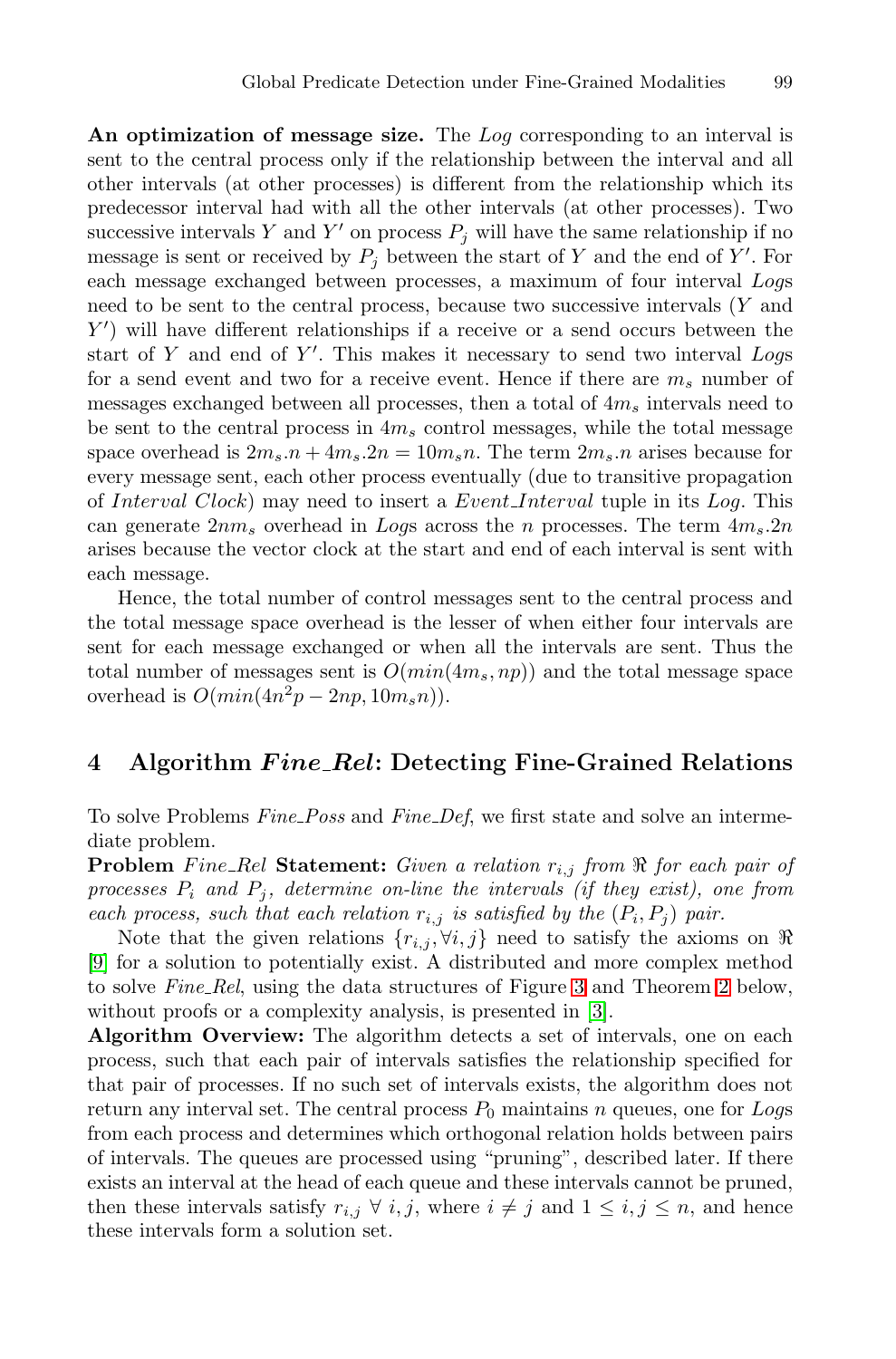### <span id="page-9-0"></span>For  $S2(X, Y)$

- 1. // Eliminate from Log of interval Y (on  $P_j$ ), all receives of messages //which were sent by  $P_i$  before the start of interval X (on  $P_i$ ).
	- (1a) **for** each event interval  $\in$  Log<sub>i</sub>.p\_log[i].event interval\_queue
	- (1b) **if** (event interval interval id  $\langle$  Log<sub>i</sub>.start[i]) **then**
	- (1c) delete event interval.
- 2.  $//$  Select from the pruned  $Log$ , the earliest message sent from interval  $X$  to  $Y$ .
	- $(2a)$   $temp = \infty$ (2b) **if**  $(Log_j.start[i] \ge Log_i.start[i])$  **then**  $temp = Log_j.start[j]$ (2c) **else** (2d) **for** each event interval  $\in$  Log<sub>j</sub>.p log[i].event interval queue (2e)  $temp = mintemp, event\_interval. local\_event).$
- 3. **if**  $(Log_i.end[j] \geq temp)$  **then**  $S2(X, Y)$  is true.

### For  $S1(Y, X)$

- 1. Same as step 1 of the algorithm to determine  $S2(X, Y)$ .
- 2. Same as step 2 of the algorithm to determine  $S2(X, Y)$ .
- 3. **if**  $(Log_i.end[j] < temp)$  and  $temp > Log_i.start[j])$  **then**  $S1(Y, X)$  is true.

**Fig. 4.** Tests for coupling relations  $S1(X, Y)$  and  $S2(Y, X)$  at  $P_0$ .

We first define the function  $S(r_{i,j})$  and the relation  $\vdash$ . Recall that X and Y are intervals on  $P_i$  and  $P_j$ , respectively, and Y' is any interval that succeeds Y.

**Definition 2.** *Function*  $S : \mathbb{R} \to 2^{\mathbb{R}}$  *is defined to be*  $S(r_{i,j}) = \{R \in \mathbb{R} \mid R \neq 0\}$  $r_{i,j} \wedge if \ R(X,Y) \ is \ true \ then \ r_{i,j}(X,Y') \ is \ false \ for \ all \ Y' \ that \ succeed \ Y \ \}.$ 

Intuitively, for each  $r_{i,j} \in \Re$ , we define a *prohibition function*  $S(r_{i,j})$  as the set of all relations R such that if  $R(X, Y)$  is true, then  $r_{i,j}(X, Y')$  can never be *true* for some successor Y' of Y.  $S(r_{i,j})$  is the set of relations that prohibit  $r_{i,j}$ from being true in the future.

Two relations  $R'$  and  $R''$  in  $\Re$  are related by the *allows* relation  $\vdash$  if the occurrence of  $R'(X,Y)$  does not prohibit  $R''(X,Y')$  for some successor Y' of Y.

**Definition 3.**  $\vdash$  is a relation on  $\Re \times \Re$  such that  $R' \vdash R''$  if (1)  $R' \neq R''$ , and (2) if  $R'(X,Y)$  is true then  $R''(X,Y')$  can be true for some Y' that succeeds Y.

For example,  $IC \vdash IB$  because (1)  $IC \neq IB$  and, (2) if  $IC(X, Y)$  is true, then there is a possibility that  $IB(X, Y')$  is also true, where Y' succeeds Y.

**Lemma 1.** *If*  $R \in S(r_{i,j})$  *then*  $R \nvdash r_{i,j}$  *else if*  $R \notin S(r_{i,j})$  *then*  $R \vdash r_{i,j}$ *.* 

**Proof.** If  $R \in S(r_{i,j})$ , using Definition 2, it can be inferred that  $r_{i,j}$  is false for all  $Y'$  that succeed Y. This does not satisfy the second part of Definition 3.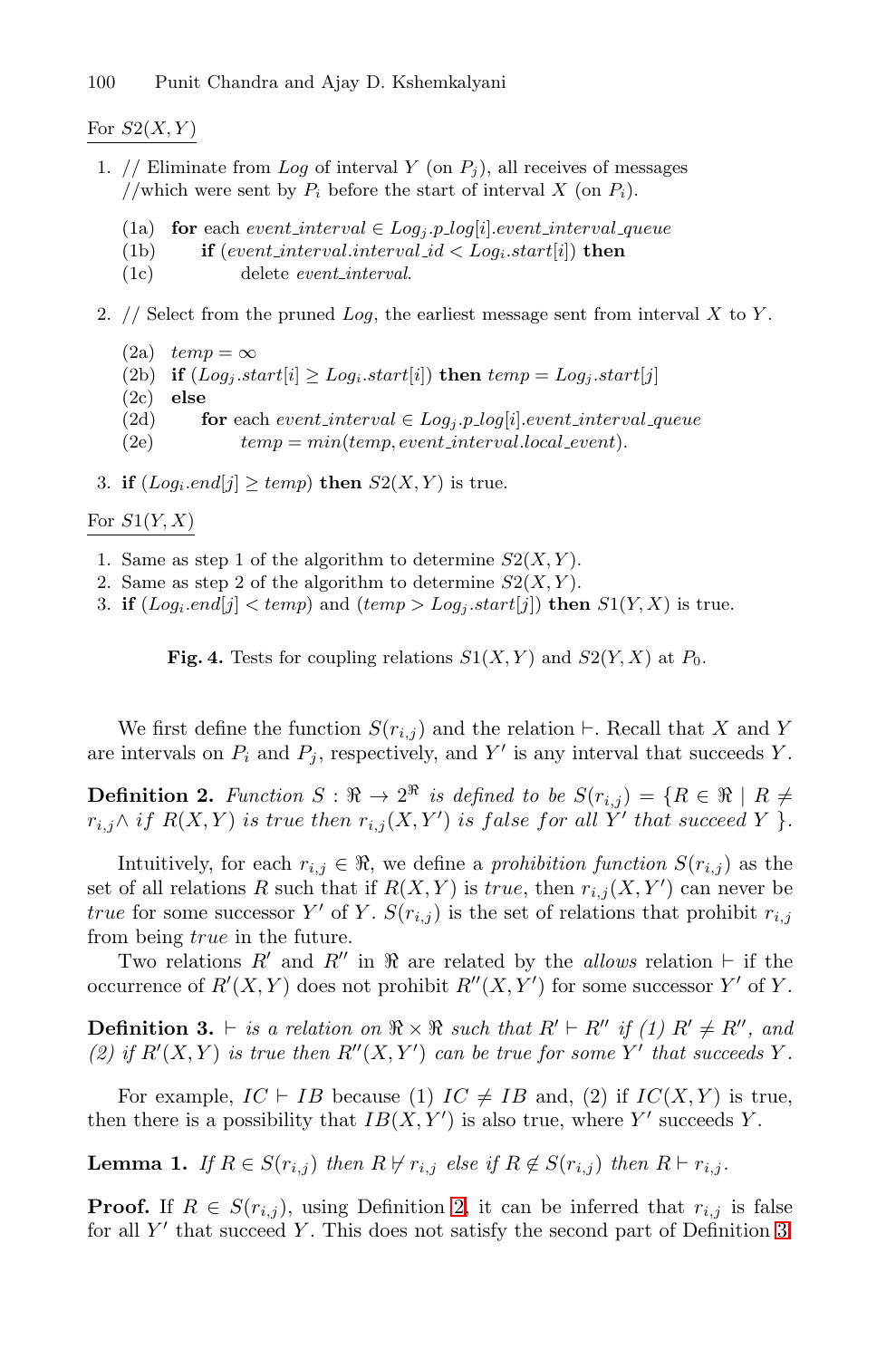<span id="page-10-0"></span>**Table 5.**  $S(r_{i,j})$  for the 40 independent relations in  $\Re$ . The upper part of the table gives the function  $S$  on 29 relations assuming dense time. The lower part of the table gives function  $S$  for the 11 additional relations assuming non-dense time.

| Interaction                            | $S(r_{i,j})$                                                                         | $S(r_{j,i})$                       |
|----------------------------------------|--------------------------------------------------------------------------------------|------------------------------------|
| Type $r_{i,j}$                         |                                                                                      |                                    |
| $IA (= IQ^{-1})$                       | φ                                                                                    | $\Re - \{IQ\}$                     |
| $IB (= IR^{-1})$                       | ${IA, IF, II, IP, IO, IU, IX, IUX, IOP}$                                             | $\Re = \{IQ, IR\}$                 |
| $IC (= IV^{-1})$                       | ${IA, IB, IF, II, IP, IO, IU, IX, IUX, IOP}$                                         | $\Re = \{IQ, IV\}$                 |
| $ID (= IX^{-1})$                       | $\Re = \{IQ, IS, IR, IJ, IL, IL', IL'', ID, ID', ID' \}$                             | $\Re = \{IQ, IX\}$                 |
| $ID' (= IU^{-1})$                      | $\Re = \{IQ, IS, IR, IJ, IL, IL', IL'', ID, ID', ID''\}$                             | $\Re - \{IQ, IU\}$                 |
| $IE (=IW^{-1})$                        | $\Re = \{IQ, IS, IR, IJ, IL, IL', IL'', ID, ID', ID'', ID\}$                         | $\Re - \{IQ, IW\}$                 |
| $IE' (= IT^{-1})$                      | $\Re = \{IQ, IS, IR, IJ, IL, IL', IL'', ID, ID', ID'', IE'\}$                        | $\Re = \{IQ, IT\}$                 |
| $IF (= IS^{-1})$                       | $\Re = \{IQ, IS, IR, IJ, IL, IL', IL'', ID, ID', ID'', IP\}$                         | $\Re = \{IQ, IS\}$                 |
| $IG (=IG^{-1})$                        | $\Re = \{IQ, IR, IJ, IV, IK, IG\}$                                                   | $\Re = \{IQ, IR, IJ, IV, IK, IG\}$ |
| $IH (= IK^{-1})$                       | $\Re = \{IQ, IR, IJ, IV, IK, IG, IH\}$                                               | $\Re = \{IQ, IR, IJ, IK\}$         |
| $II (=IJ^{-1})$                        | $\Re = \{IQ, IR, IJ, IV, IK, IG, II\}$                                               | $\Re = \{IQ, IR, IJ\}$             |
| $IL (= IO^{-1})$                       | $\Re = \{IQ, IR, IJ, IL\}$                                                           | $\Re = \{IQ, IR, IJ, IO\}$         |
| $IL' (= IP^{-1})$                      | $\Re - \{IQ, IR, IJ, IL'\}$                                                          | $\Re = \{IQ, IR, IJ, IP\}$         |
| $IM (= IM^{-1})$                       | $\Re = \{IQ, IR, IJ, IM\}$                                                           | $\Re = \{IQ, IR, IJ, IM\}$         |
| $IN (= IM'^{-1})$                      | $\Re = \{IQ, IR, IJ, IN\}$                                                           | $\Re = \{IQ, IR, IJ, IM'\}$        |
| $IN' (= IN'^{-1})$                     | $\Re = \{IQ, IR, IJ, IN'\}$                                                          | $\Re = \{IQ, IR, IJ, IN'\}$        |
| $ID'' (= (IUX)^{-1})$                  | $\Re - \{IQ, IS, IR, IJ, IL, IL', IL'', ID, ID', ID''\}$                             | $\Re - \{IQ, IUX\}$                |
| $IE'' = (ITW)^{-1})$                   | $\left[\Re-\left\{IQ, IS, IR, IJ, IL, IL', IL'', ID, ID', ID'', IE''\right\}\right]$ | $\Re = \{IQ, ITW\}$                |
| $IL'' (= (IOP)^{-1})$                  | $\Re = \{IQ, IR, IJ, IL''\}$                                                         | $\Re = \{IQ, IR, IJ, IOP\}$        |
| $IM'' (= (IMN)^{-1})$                  | $\Re = \{IQ, IR, IJ, IM''\}$                                                         | $\Re = \{IQ, IR, IJ, IMN\}$        |
| $IN'' (= (IMN')^{-1})$                 | $\Re = \{IQ, IR, IJ, IN''\}$                                                         | $\Re = \{IQ, IR, IJ, IMN'\}$       |
| $\overline{IMN''}$ (= $(IMN'')^{-1}$ ) | $\Re = \{IQ, IR, IJ, IMN''\}$                                                        | $\Re = \{IQ, IR, IJ, IMN''\}$      |

Hence  $R \nvdash r_{i,j}$ . If  $R \notin S(r_{i,j})$  and  $R \neq r_{i,j}$ , it follows that  $r_{i,j}$  can be true for some Y' that succeeds Y. This satisfies Definition [3](#page-9-0) and hence  $R \vdash r_{i,j}$ .

Table 5 gives  $S(r_{i,j})$  for each of the 40 interaction types in  $\Re$ . The table is constructed by analyzing each interaction pair in  $\Re$ . We now state an important result between any two relations in  $\Re$  that satisfy the "allows" relation, and the existence of the "allows" relation between their respective inverses. Specifically, if R' allows R'', then Theorem 2 states that  $R^{-1}$  necessarily does not allow relation  $R''^{-1}$ . The theorem can be observed to be true from Lemma [1](#page-9-0) and Table 5 by a case-by-case analysis.

**Theorem 2.** For  $R', R'' \in \mathbb{R}$ , if  $R' \vdash R''$  then  $R'^{-1} \not\vdash R''^{-1}$ .

Taking the same example,  $IC \vdash IB \Rightarrow IV (= IC^{-1}) \not\vdash IR (= IB^{-1})$ , which is indeed true. Note that  $R' \neq R''$  in the definition of relation  $\vdash$  is necessary; otherwise  $R' \vdash R'$  will become true and from Theorem 2, we get  $R'^{-1} \not\vdash R'^{-1}$ which leads to a contradiction.

**Lemma 2.** If the relationship  $R(X, Y)$  between intervals X and Y *(belonging*) *to process*  $P_i$  *and*  $P_j$ *, resp.) is contained in the set*  $S(r_{i,j})$ *, then interval* X *can be removed from the queue*  $Q_i$ .

**Proof.** From the definition of  $S(r_{i,j})$ , we get that  $r_{i,j}(X, Y')$  cannot exist, where  $Y'$  is any successor interval of Y. Hence interval X can never be a part of the solution and can be deleted from the queue.

**Lemma 3.** *If the relationship between a pair of intervals* X *and* Y *(belonging to processes*  $P_i$  *and*  $P_j$  *resp.) is not equal to*  $r_{i,j}$ *, then either interval* X *or interval* Y *is removed from the queue.*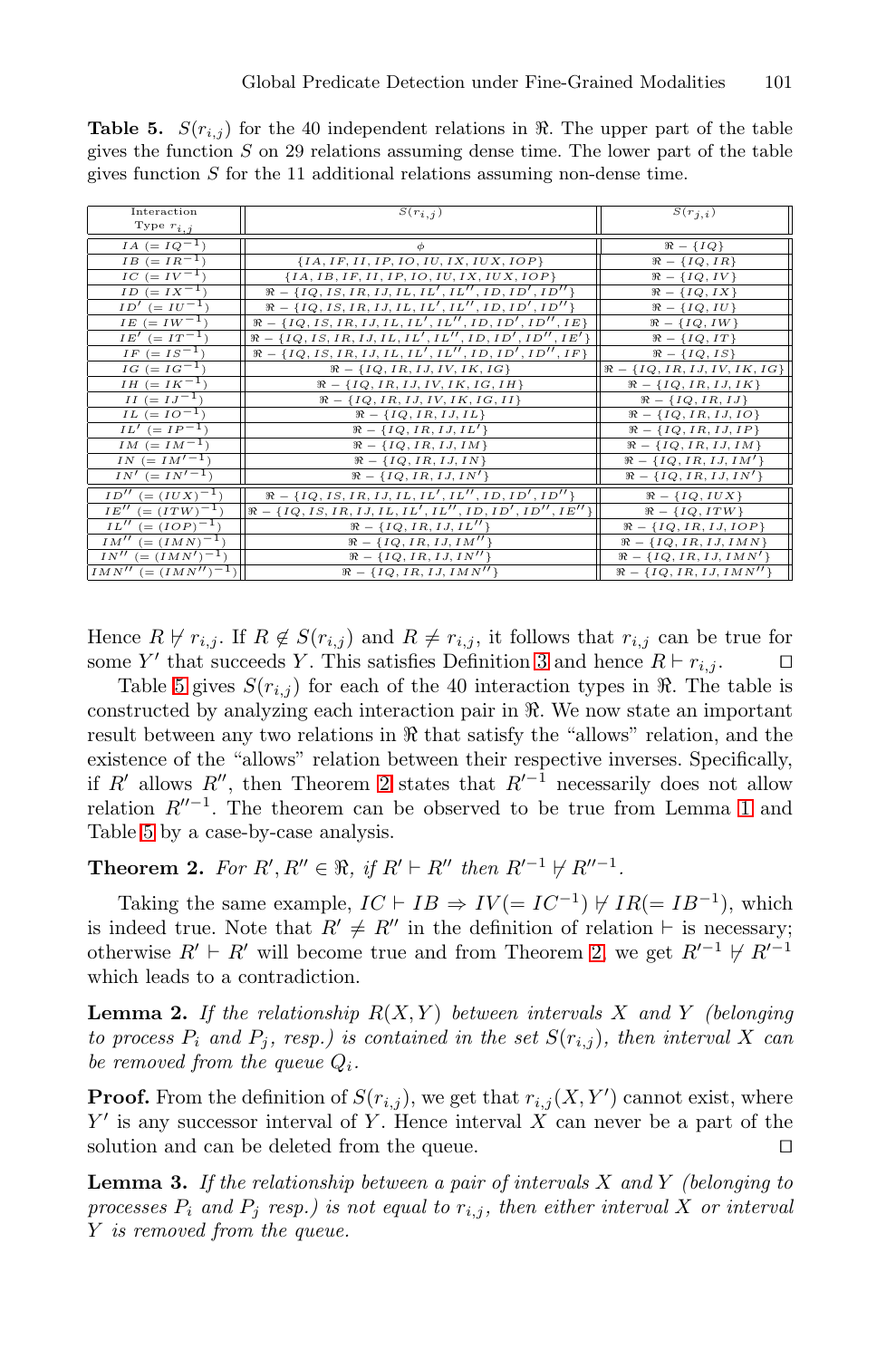<span id="page-11-0"></span>**Proof.** We use contradiction. Assume relation  $R(X, Y)$  ( $\neq r_{i,j}(X, Y)$ ) is true for intervals  $X$  and  $Y$ . From Lemma [2,](#page-10-0) the only time neither  $X$  nor  $Y$  will be deleted is when  $R \notin S(r_{i,j})$  and  $R^{-1} \notin S(r_{j,i})$ . From Lemma [1,](#page-9-0) it can be inferred that  $R \vdash r_{i,j}$  and  $R^{-1} \vdash r_{j,i}$ . As  $r_{i,j}^{-1} = r_{j,i}$ , we get  $R \vdash r_{i,j}$  and  $R^{-1} \vdash r_{i,j}^{-1}$ . This is a contradiction as by Theorem [2,](#page-10-0)  $R \vdash r_{i,j} \Rightarrow R^{-1} \not\vdash r_{i,j}^{-1}$ . Hence  $R \in S(r_{i,j})$  or  $R^{-1} \in S(r_{i,i})$  or both, and thus at least one of the intervals can be deleted.  $\square$ 

#### **Theorem 3.** *Algorithm Fine\_Rel run by*  $P_0$  *in Figure* [5](#page-12-0) *solves Problem Fine\_Rel.*

**Proof.** Lemma [2](#page-10-0) which allows queues to be pruned correctly is implemented in the algorithm at  $P_0$ . The algorithm deletes interval X as soon as  $R(X, Y) \in$  $S(r_{i,j})$  (lines 13-17). Similarly, Y is deleted if  $R(Y, X) \in S(r_{j,i})$  (lines 15-17). Thus, an interval gets deleted only if it cannot be part of the solution. Also clearly, each interval gets processed unless a solution is found using a predecessor interval from the same process. Lemma [3](#page-10-0) gives the unique property that if  $R(X, Y) \neq r_{i,j}$ , then either interval X or interval Y is deleted. A consequence of this property is that if *every* queue is non-empty and their heads cannot be pruned, then a solution exists and the set of intervals at the head of each queue forms a solution.

The set *updatedQueues* stores the indices of all the queues whose heads got updated. In each iteration of the **while** loop, the indices of all the queues whose head satisfy Lemma [2](#page-10-0) are stored in set  $newUpdateQueues$  (lines (13)-(16)). In lines (17) and (18), the heads of all these queues are deleted and indices of the updated queues are stored in the set updatedQueues. Observe that only interval pairs which were not compared earlier are compared in subsequent iterations of the **while** loop. The loop runs until no more queues can be updated. If at this stage *all* the queues are non-empty, then a solution is found (follows from Lemma [3\)](#page-10-0). If a solution is found, then for the intervals X (at  $P_i$ ) and Y (at  $P_j$ ) stored at the heads of these queues, we have  $R(X, Y) = r_{i,j}$ .

For processes  $P_1$  to  $P_n$ , the space complexity was shown in Section [3.2](#page-7-0) to be on average  $O(n)$  at each process. Using the optimization in Section [3.2,](#page-7-0) the total number of messages sent is equal to  $O(min(4m_s, pn))$  and the total message space complexity is  $O(min((4n-2)np, 10nm_s)).$ 

**Theorem 4.** *Algorithm Fine\_Rel has the following complexities.* 

- *− The total message space complexity is*  $O(min((4n-2)np, 10nm_s))$ *.*
- *− The total space complexity at process*  $P_0$  *is*  $O(min((4n-2)np, 10nm_s))$ *.*
- $-$  *The average time complexity at*  $P_0$  *is*  $O((n-1)min(4m_s, pn))$ *. This is equivalent to*  $O(n^2M)$ *, where* M *is maximum number of entries in a queue.*

**Proof.** For the central process  $P_0$ , the total space required is  $O(min((4n-2)np, (10nm<sub>s</sub>)$ ) because the total space overhead at  $P<sub>0</sub>$  is equal to the total message space complexity, which was computed in Section [3.2.](#page-7-0)

The time complexity is the product of the number of steps required to determine a relationship and the number of relations determined.

Consider the first part of the product.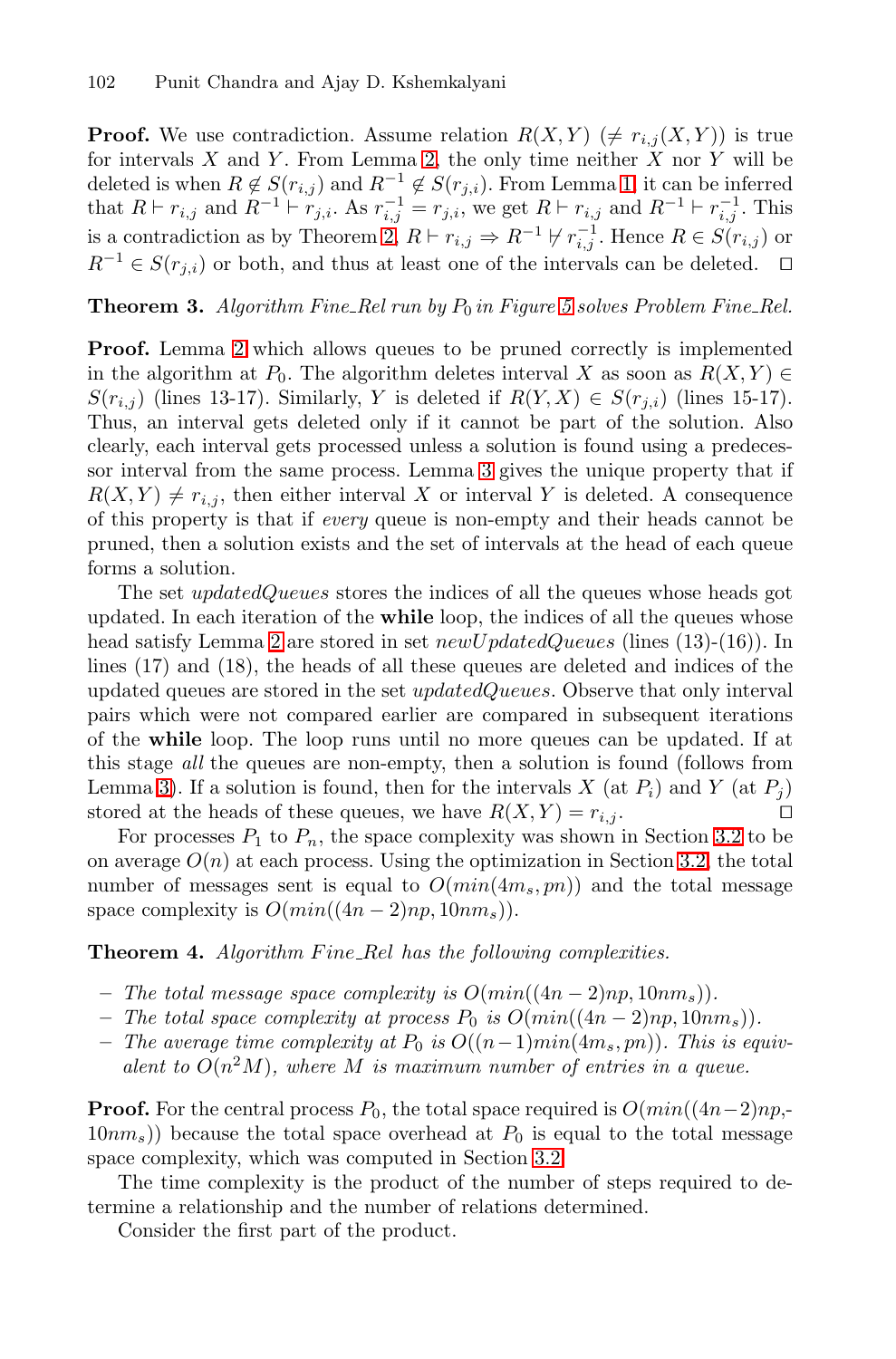<span id="page-12-0"></span>**queue of** Log:  $Q_1, Q_2, \ldots Q_n = \perp$ set of int:  $updatedQueues, newUpdateQueues = \{\}$ On receiving interval from process  $P_z$  at  $P_0$ (1) Enqueue the interval onto queue  $Q_z$ (2) **if** (number of intervals on  $Q_z$  is 1) **then** (3)  $updatedQueues = \{z\}$ (4) **while** (updatedQueues is not empty) (5)  $newUpdateQueues = \{\}$ (6) **for** each  $i \in updatedQueues$ (7) **if**  $(Q_i \text{ is non-empty})$  **then** (8)  $X = \text{head of } Q_i$ (9) **for**  $j = 1$  to n (10) **if**  $(Q_i$  is non-empty) **then** (11)  $Y = \text{head of } Q_i$ (12) Test for  $R(X, Y)$  using the tests in Fig. [4](#page-9-0) and Tab. [2](#page-2-0) (13) **if**  $(R(X, Y) \in S(r_{i,j}))$  **then** (14)  $newUpdateQueues = {i} \cup newUpdateQueues$ (15) **if**  $(R(Y, X) \in S(r_{j,i}))$  **then** (16)  $newUpdateQueue = \{j\} \cup newUpdateQueue$ (17) Delete heads of all  $Q_k$  where  $k \in newUpdateQueues$ (18)  $updatedQueues = newUpdateQueeus$ (19) **if** (all queues are non-empty) **then** (20) solution found. Heads of queues identify intervals that form the solution.

**Fig. 5.** On-line algorithm  $Fine\_Rel$  at  $P_0$ .

- The total number of interval pairs between any two processes  $P_i$  and  $P_j$  is  $p^2$ . To determine  $R1(X, Y)$  to  $R4(X, Y)$  and  $R1(Y, X)$  to  $R4(Y, X)$ , as eight comparisons are needed for each interval pair, a total of  $8p<sup>2</sup>$  comparisons are necessary for any pair of processes.
- **–** To determine the number of comparisons required by S1 and S2, consider the maximum number of *Event Intervals* stored in  $Log_i$  *p log[i]* that are sent over the execution lifetime to the central process as part of the Logs. This is the maximum number of Event\_Intervals corresponding to  $P_i$  stored in  $Q_j$  over  $P_j$ 's execution lifetime. An *Event Interval* is added to  $Log_j.p\_log[i]$ only when there is a change in the  $i<sup>th</sup>$  component of Interval Clock at the receive of a message. As the  $i^{th}$  component of Interval Clock changes only when a new interval starts, the total number of times the  $i^{th}$  component of Interval Clock changes is at most equal to  $p$ , the maximum number of intervals occurring on the other process  $P_i$ . From Figure [4,](#page-9-0) it can be observed that for each *Event Interval*, there is one comparison. Thus, to determine the relationship between an interval on  $P_i$  and all other intervals on  $P_j$ , the number of comparisons is equal to p. As there are p intervals on  $P_i$ , a total of  $p<sup>2</sup>$  comparisons are required to determine S1 or S2. Hence the total number of comparisons to determine  $S1(X, Y)$ ,  $S2(X, Y)$ ,  $S1(Y, X)$ , and  $S2(Y, X)$ is  $4p^2$ .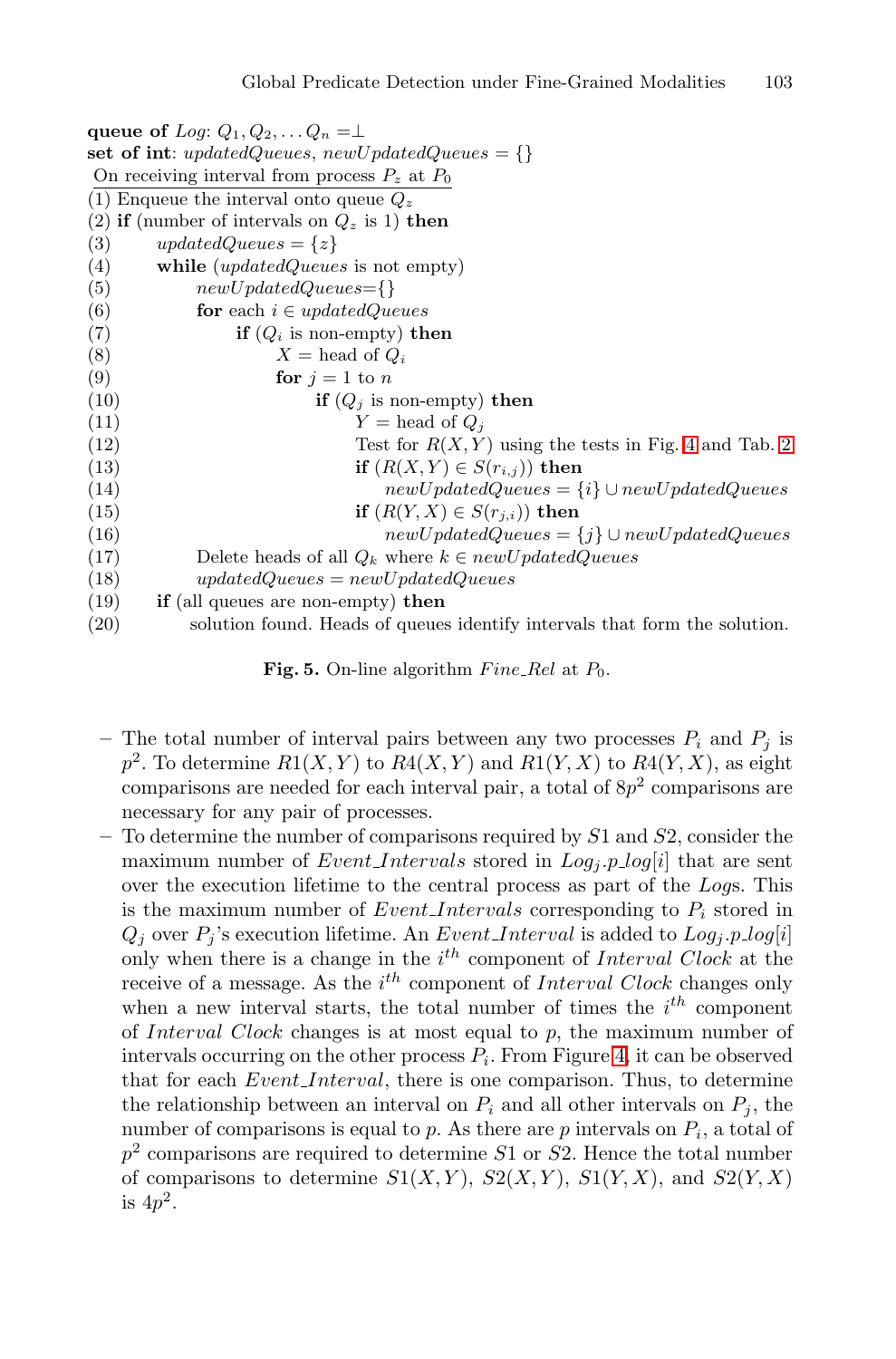<span id="page-13-0"></span>This gives a total of  $8p^2+4p^2=O(p^2)$  comparisons to determine the relation between each pair of intervals on a pair of processes. As there are a total of  $p<sup>2</sup>$  intervals pairs between two processes, the average number of comparisons required to determine a relationship is  $O(1)$ .

To analyse the second part of the product, consider Figure [5.](#page-12-0) For each interval considered from one of the queues in  $updatedQueues$  (lines  $(6)-(12)$ ), the number of relations determined is  $n-1$ . Thus the number of relations determined for each iteration of the **while** loop is  $(n - 1)|\text{updatedQueues}|$ , where |updatedQueues| denotes the number of entries in updatedQueues. The cumulative  $\sum |updateQueues|$  over all iterations of the **while** loop is less than the total number of intervals over all the queues. Thus, the total number of relations determined is less than  $(n-1)min(4m_s, pn)$ , where  $min(4m_s, np)$  is the upper bound on the total number of intervals over all the queues. As the average time required to determine a relationship is  $O(1)$ , the average time complexity of the algorithm is equal to  $O((n-1)min(4m_s, pn)).$ 

The average time complexity can be equivalently expressed using  $M$ , the maximum number of entries in a queue, as follows. The total number of intervals over all the queues is  $O(nM)$ . As the total number of relations determined is  $(n-$ 1)  $\sum |update dQueues|$  over all the iterations of the **while** loop, this is equivalent to  $(n-1)nM = O(n^2M)$ . This is also the average time complexity because it takes  $O(1)$  time on the average to determine a relationship.

Table [1](#page-1-0) compares the complexities of  $Fire\_Rel$  with those of GW94 [\[6\]](#page-17-0) and GW96 [\[7\]](#page-17-0). GW94 and GW96 computed their time complexity at  $P_0$  as only  $O(n^2M)$ , not in terms of  $m_s$  or p. They did not give the space complexity at  $P_0$ . As each control message in GW94 and GW96 carries a fixed size  $O(n)$  message overhead and a control message is sent to  $P_0$  for every message send/receive event, we have computed their total space complexity and average time complexity at  $P_0$  as  $O(nm_s)$ . This enables a direct comparison with the complexities of our algorithm. Further, we have also computed our average time complexity using M, as  $O(n^2M)$ . In our algorithm, note that  $M \leq p$ ;  $M = p$  if the message overhead optimization is not used. We do not express the total space at  $P_0$  in terms of M because the queue entries are of variable size, with an average size of  $(4n-2)$  integers.

# **5 Algorithms** *F ine P oss* **and** *F ine Def*

By leveraging Theorem [1](#page-4-0) and the mapping of fine-grained modalities to *Possibly* and  $Definitely$  modalities, as given in Table [4,](#page-4-0) we address the problems of determining whether  $Possibly(\phi)$  and  $Definitely(\phi)$  hold. If either of these two coarse-grained modalities holds, we can also determine the exact fine-grained orthogonal relation/modality between each pair of processes, unlike any previous algorithm. Further, the time, space, and message complexities of the proposed on-line (centralized) detection algorithms (Algorithms Fine Poss and Fine  $Def$ ) to detect Possibly and Definitely in terms of the fine-grained modalities per pair of processes, are the *same as* those of the earlier on-line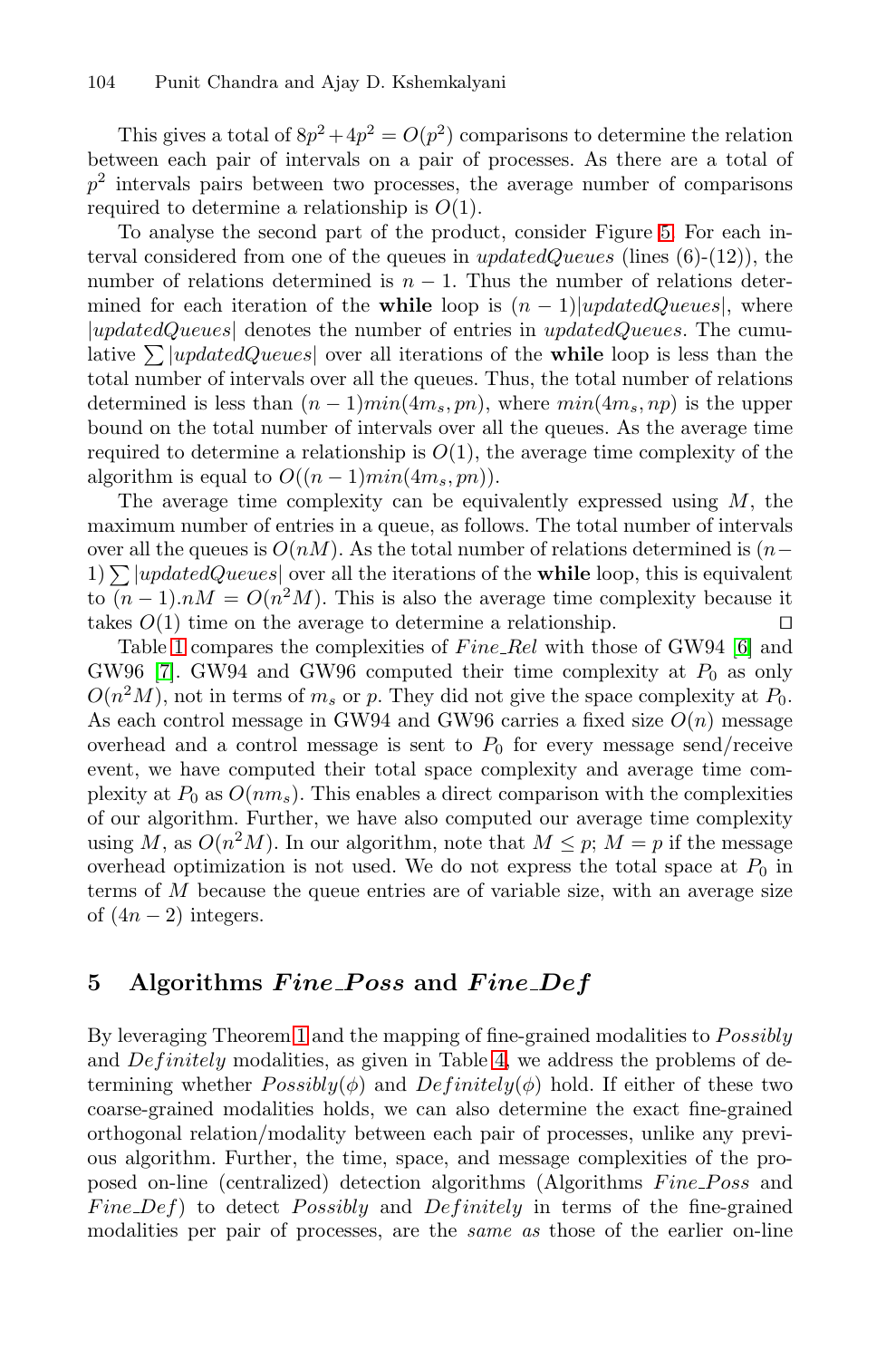<span id="page-14-0"></span>(centralized) algorithms  $[6,7]$  that can detect only whether the  $Possibly$  and Definitely modalities hold.

Recall that  $\Re$  is a set of orthogonal relations and hence one and only one relation from  $\Re$  must hold between any pair of intervals. Consider the case where, for each pair of processes  $(P_i, P_j)$ , we are given a set  $r_{i,j}^* \subseteq \Re$  such that we are satisfied if some relation in  $r_{i,j}^*$  holds. Now consider the objective where we need to identify one interval per process such that for each process pair  $(P_i, P_j)$ , some relation in  $r_{i,j}^*$  holds for that  $(P_i, P_j)$ . Such an objective would be useful if we can leverage the coarse-to-fine mapping of modalities, given in Table [4.](#page-4-0) We formalize such an objective by generalizing the detection problem  $Fire\_Rel$  to problem  $Fire\_Rel',$  as follows.

**Problem** Fine\_Rel' Statement: Given a set of relations  $r_{i,j}^*$  ⊆  $\Re$  for each *pair of processes*  $P_i$  *and*  $P_j$ *, determine on-line the intervals, if they exist, one from each process, such that any one of the relations in*  $r_{i,j}^*$  *is satisfied (by the intervals)* for each  $(P_i, P_j)$  pair. If a solution exists, identify the fine-grained *interaction from for each pair of processes in the first solution.*

To solve  $Fire\_Rel'$ , given an *arbitrary*  $r_{i,j}^*$ , a solution based on algorithm Fine\_Rel (Figure [5\)](#page-12-0) will not work because in the crucial tests in lines  $(13)-(14)$ , neither interval may be removable, and yet none of the relations from  $r_{i,j}^*$  might hold between the two intervals. This leads to deadlock! To see this further, let  $r1, r2 \in r_{i,j}^*$  and let  $R(X, Y)$  hold, where  $R \notin r_{i,j}^*$ . Now let  $R \in S(r1)$ ,  $R^{-1} \notin S(r1^{-1}), R \notin S(r2), R^{-1} \in S(r2^{-1}).$  Interval X cannot be deleted because  $r2(X, Y')$  may be true for a successor Y'. Interval Y cannot be deleted because  $r1^{-1}(Y, X')$  may be true for a successor X'. Therefore, a solution based on Algorithm Fine\_Rel will deadlock, and a more elaborate (and presumably expensive) solution will be needed.

We now identify and define a special property, termed  $\mathcal{CONV}\ell\mathcal{XITY}$ , on  $r^*_{i,j}$ such that the deadlock is prevented. Informally, this property says that there is no relation R outside  $r_{i,j}^*$  such that for any  $r1, r2 \in r_{i,j}^*$ ,  $R \vdash r1$  and  $R^{-1} \vdash r2^{-1}$ . This property guarantees that when intervals X and Y are compared for  $r_{i,j}^*$  and  $R(X, Y)$  holds, either X or Y or both get deleted, and hence there is progress. The sets  $r_{i,j}^*$ , derived from Table [4,](#page-4-0) that need to be detected to solve Problems *Fine Poss* and *Fine Def* satisfy this property. We therefore observe that problems *Fine\_Poss* and *Fine\_Def* are special cases of Problem *Fine\_Rel'* in which the property  $\mathcal{CONV}\ell\mathcal{XITY}$  on  $r_{i,j}^*$  is necessarily satisfied. To solve Problems Fine Poss and Fine Def, we then use the generalizations of Lemmas [2](#page-10-0) and [3,](#page-10-0) as given in Lemmas 4 and [5,](#page-15-0) respectively, to first solve  $Fire\_Rel'$ .

#### **Definition 4.**

$$
\mathcal{CONV}\&\mathcal{XITY}: \forall R \notin r_{i,j}^* : (\forall r_{i,j} \in r_{i,j}^*, R \in S(r_{i,j}) \bigvee \forall r_{j,i} \in r_{j,i}^*, R^{-1} \in S(r_{j,i}))
$$

**Lemma 4.** If the relationship  $R(X, Y)$  between intervals X and Y (belonging to *processes*  $P_i$  and  $P_j$ *, respectively) is contained in the set*  $\bigcap_{r_{i,j} \in r_{i,j}^*} S(r_{i,j})$ *, then interval* X *can be removed from the queue* Qi*.*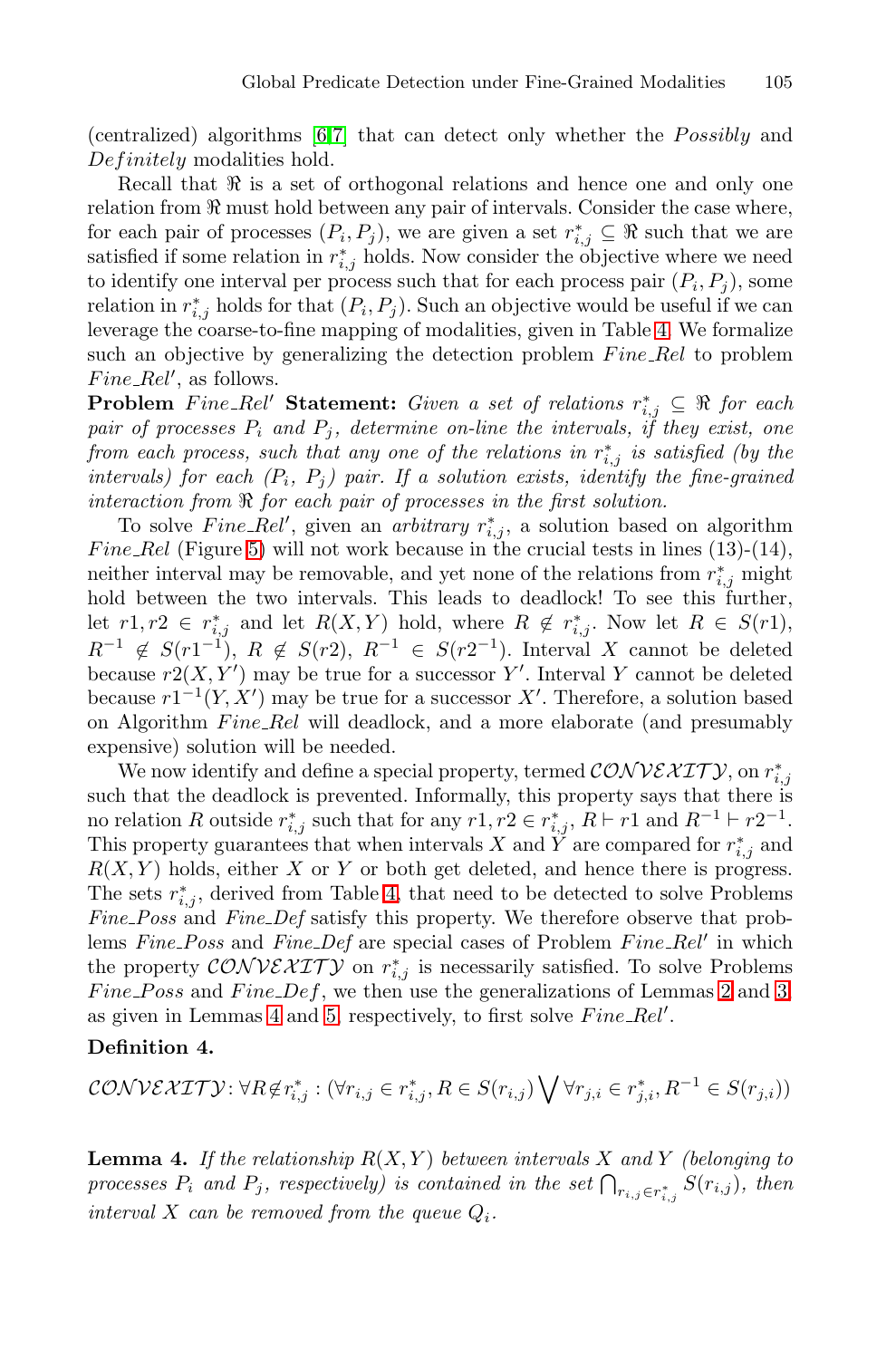<span id="page-15-0"></span>106 Punit Chandra and Ajay D. Kshemkalyani

- (13) **if**  $(R(X, Y) \in \bigcap_{r_{i,j} \in r_{i,j}^*} S(r_{i,j}))$  then
- (14)  $newUpdateQueue = \{i\} \cup newUpdateQueue$
- (15) **if**  $(R(Y, X) \in \bigcap_{r_j, i \in r_{j,i}^*} S(r_{j,i}))$  then
- (16)  $newUpdateQueues = \{j\} \cup newUpdateQueues$

**Fig. 6.** Algorithm  $Fire\_Rel'$ : Changes to algorithm  $Fire\_Rel$  are listed, assuming  $r_{i,j}^*$ satisfies property  $\mathcal{CONV}\ell\mathcal{X}\ell\mathcal{T}\mathcal{Y}.$ 

**Proof.** From the definition of  $S(r_{i,j})$ , we infer that no relation  $r_{i,j}(X, Y')$ , where  $r_{i,j} \in r_{i,j}^*$  and Y' is any successor interval of Y on  $P_j$ , can be true. Hence interval X can never be a part of the solution and can be deleted from the queue.  $\Box$ 

**Lemma 5.** If the relationship  $R(X, Y)$  between a pair of intervals X and Y *(belonging to processes*  $P_i$  *and*  $P_j$ *, respectively) does not belong to the set*  $r_{i,j}^*$ *,*  $where r_{i,j}^*$  *satisfies property* CONVEXITY, then either interval X or interval Y *is removed from the queue.*

**Proof.** We use contradiction. Assume relation  $R(X,Y)$   $(\notin r_{i,j}^*(X,Y))$  is true for intervals X and Y. From Lemma [4,](#page-14-0) the only time neither  $\tilde{X}$  nor Y will be deleted is when both  $R \notin \bigcap_{r_{i,j} \in r_{i,j}^*} S(r_{i,j})$ , and  $R^{-1} \notin \bigcap_{r_{j,i} \in r_{j,i}^*} S(r_{j,i})$ . However, as  $r_{i,j}^*$  satisfies property CONVEXITY, we have that  $R \in \bigcap_{r_{i,j} \in r_{i,j}^*} S(r_{i,j})$  or  $R^{-1} \in \bigcap_{r_{j,i} \in r_{j,i}^*} S(r_{j,i})$  must be true. Thus at least one of the intervals can be deleted by an application of Lemma [4.](#page-14-0)

The proof of the following theorem is similar to the proof of Theorem [3.](#page-11-0)

**Theorem 5.** *If the set* r<sup>∗</sup> i,j *satisfies property* CONVEX IT Y*, then Problem* Fine\_Rel<sup>t</sup> is solved by replacing lines (13) and (15) in algorithm Fine\_Rel in *Figure [5](#page-12-0) by the lines (13) and (15) in Figure 6.*

**Proof.** Analogous to the proof of Theorem [3.](#page-11-0) Use Lemmas [4](#page-14-0) and 5 instead of Lemmas [2](#page-10-0) and [3,](#page-10-0) respectively, and reason with  $r_{i,j}^*$  instead of with  $r_{i,j}$ .  $\Box$ 

**Corollary 1.** The time, space, and message complexities of Algorithm Fine Rel' are the same as those of Algorithm Fine\_Rel, which were stated in Theo*rem [4.](#page-11-0)*

**Proof.** The only changes to Algorithm  $Fine\_{Rel}$  are in lines (13) and (15). In Algorithm  $Fine\_Rel'$ , instead of checking  $R(X, Y)$  for membership in  $S(r_{i,j})$  in line (13),  $R(X,Y)$  is checked for membership in  $\bigcap_{r_{i,j}\in r_{i,j}^*} S(r_{i,j})$ . Both  $S(r_{i,j})$ and  $\bigcap_{r_{i,j}\in r_{i,j}^*} S(r_{i,j})$  are sets of size between 0 and 40. An analogous observation holds for the change on line (15). Hence, the time, space, and message complexities of  $Fire\_Rel$  are unaffected in  $Fire\_Rel'$ . В последните последните под последните и производството на селото на селото на селото на селото на селото на<br>Селото на селото на селото на селото на селото на селото на селото на селото на селото на селото на селото на

To detect  $Possibly(\phi)$ ,  $r_{i,j}^*$  is set to the union of the orthogonal interactions in the first two columns of Table [4.](#page-4-0) We can verify (by case-by-case enumeration) that  $r_{i,j}^*$  does satisfy property  $\mathcal{CONV}\ell\mathcal{XIT}\mathcal{Y}$ . Similarly, to detect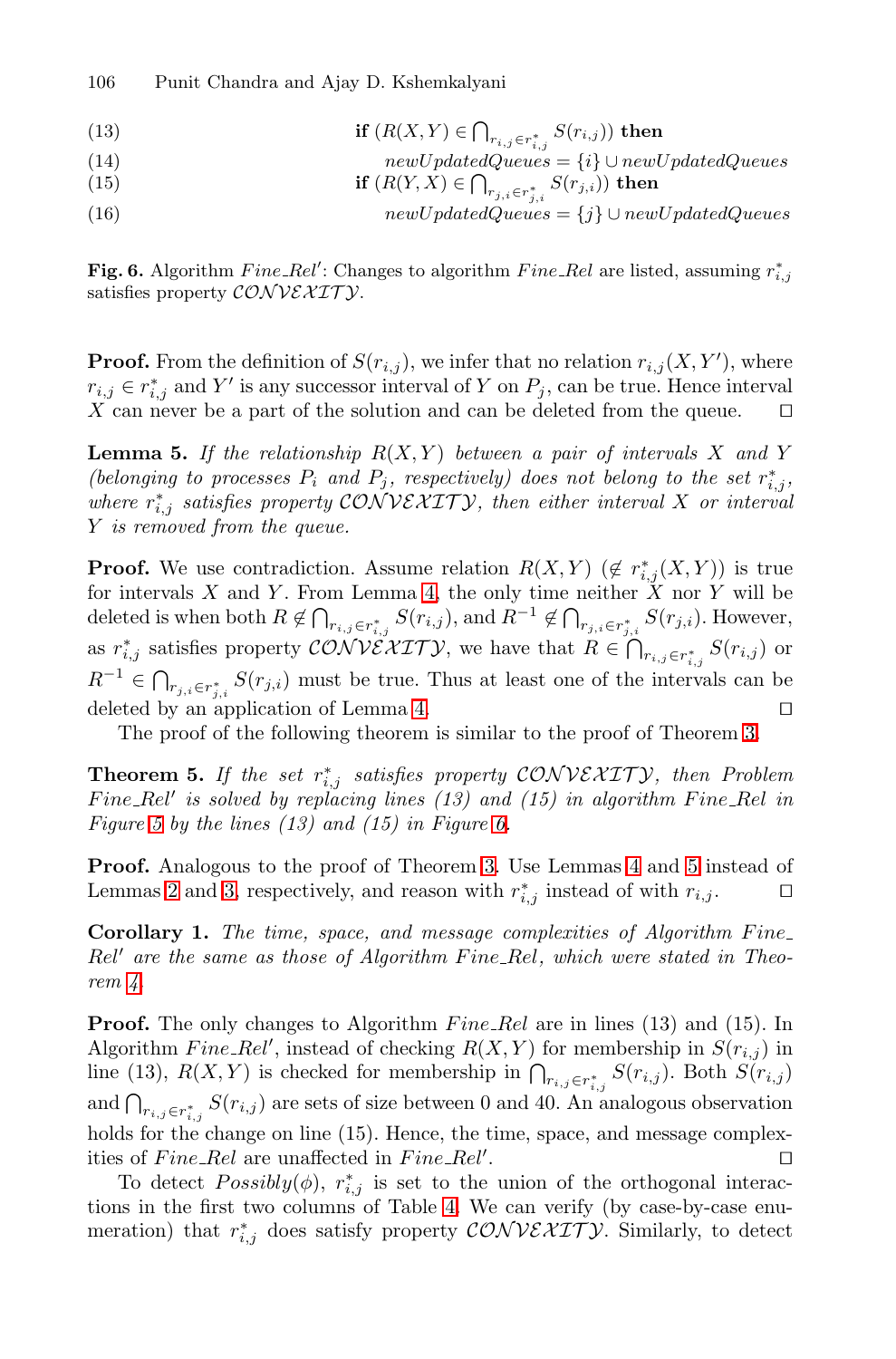<span id="page-16-0"></span> $Definitely(\phi), r_{i,j}^*$  is set to the union of the orthogonal interactions in the first column of Table [4.](#page-4-0) We can verify (by case-by-case enumeration) that  $r_{i,j}^*$  does satisfy property  $\mathcal{CONV}\ell\mathcal{X}\ell\mathcal{T}\mathcal{Y}.$ 

The following two theorems about using algorithm  $Fire\_Rel'$  (Figure [6\)](#page-15-0) to solve Problems  $Fine\_{Poss}$  and  $Fine\_{Def}$  can be readily proved by using Theorem [1,](#page-4-0) the refinement mapping of Table [4,](#page-4-0) and Theorem [5.](#page-15-0) The two resulting algorithms are named  $Fine\_{Poss}$  and  $Fine\_{Def}$ , respectively.

**Theorem 6.** Algorithm Fine\_Rel modified to algorithm Fine\_Rel' (Figure [6\)](#page-15-0)  $solves\ Problem\ Fine\ Poss\ (about\ Possibly(\phi))\ when\ r^*_{i,j}\ is\ set\ to\ the\ union\ of$ *the relations in the first and second columns of Table [4.](#page-4-0)*

**Proof.** From Theorem [1,](#page-4-0)  $Possibly(\phi)$  is true if and only if  $(\forall i \in N)(\forall j \in \mathbb{R})$  $N)Possibly(\phi_i \wedge \phi_j)$ . For any i and j,  $Possibly(\phi_i \wedge \phi_j)$  is true if and only if  $R(X_i, Y_j)$  is any of the temporal relations given in the first two columns of Table [4.](#page-4-0) When  $r_{i,j}^*$  is set to the union of the relations in these two columns, we can verify (by case-by-case enumeration) that  $r_{i,j}^*$  satisfies  $\mathcal{CONV}\ell\mathcal{XIT}\mathcal{Y}$ . As Algorithm  $Fire\_Rel'$  is correct (by Theorem [6\)](#page-15-0), when its  $r_{i,j}^*$  is instantiated with the set above to get Algorithm  $Fine\_{Poss}$ , we have that  $Fine\_{Poss}$  is also correct.

**Theorem 7.** Algorithm Fine\_Rel modified to algorithm Fine\_Rel' (Figure [6\)](#page-15-0)  $solves\ Problem\ Fine\ Def\ (about\ Definitely(\phi))\ when\ r_{i,j}^{\ast}\ is\ set\ to\ the\ union\ of$ *the relations in the first column of Table [4.](#page-4-0)*

**Proof.** From Theorem [1,](#page-4-0)  $Definitely(\phi)$  is true if and only if  $(\forall i \in N)(\forall j \in \mathbb{R})$  $N)Definitely(\phi_i \wedge \phi_j)$ . For any i and j,  $Definitely(\phi_i \wedge \phi_j)$  is true if and only if  $R(X_i, Y_i)$  is any of the temporal relations given in the first column of Table [4.](#page-4-0) When  $r_{i,j}^*$  is set to the relations in this column, we can verify (by case-bycase enumeration) that  $r_{i,j}^*$  satisfies  $\mathcal{CONV}\&\mathcal{XIT}\mathcal{Y}$ . As Algorithm  $Fine\_Rel'$  is correct (by Theorem [6\)](#page-15-0), when its  $r_{i,j}^*$  is instantiated with the set above to get Algorithm  $Fire\_Def$ , we have that  $Fire\_Def$  is also correct.  $\square$ 

In algorithm  $Fine\_Rel'$ , when  $r_{i,j}^*$  is set to the values as specified in Theo- $\tau_{r_{i,j}\in r_{i,j}^*} S(r_{i,j})$  and  $Definitely,$  respectively, set  $\bigcap_{r_{i,j}\in r_{i,j}^*} S(r_{i,j})$ used in line (13) of the algorithm becomes  $\{IA\}$  and  $\{IA, IB, IC, IG, IH, II\}$ , respectively. An identical change occurs to the set  $\bigcap_{r_{j,i}\in r_{j,i}^*} S(r_{j,i})$  on line (15).

**Corollary 2.** *The time, space, and message complexities of Algorithms Fine* Poss and Fine Def are the same as those of Algorithm Fine Rel *(stated in*) *Theorem [4\)](#page-11-0)* and of Algorithm Fine\_Rel' (stated in Corollary [1\)](#page-15-0).

**Proof.** Follows from Corollary [1](#page-15-0) and the fact that  $r_{i,j}^*$  for  $Fine\_{Poss}$  and Fine\_Def satisfy  $\mathcal{CONV}\&\mathcal{XITY}$  and are instantiations of  $r^*_{i,j}$  in Fine\_Rel'.  $\Box$ 

# **6 Discussion & Conclusions**

This paper presented algorithms to detect conjunctive predicates under finegrained modalities. Algorithms  $Fine\_{Poss}$  and  $Fine\_{Def}$  not only detect  $Poss$  $ibly(\phi)$  and  $Definitely(\phi)$ , respectively, *but also (unlike previous algorithms)*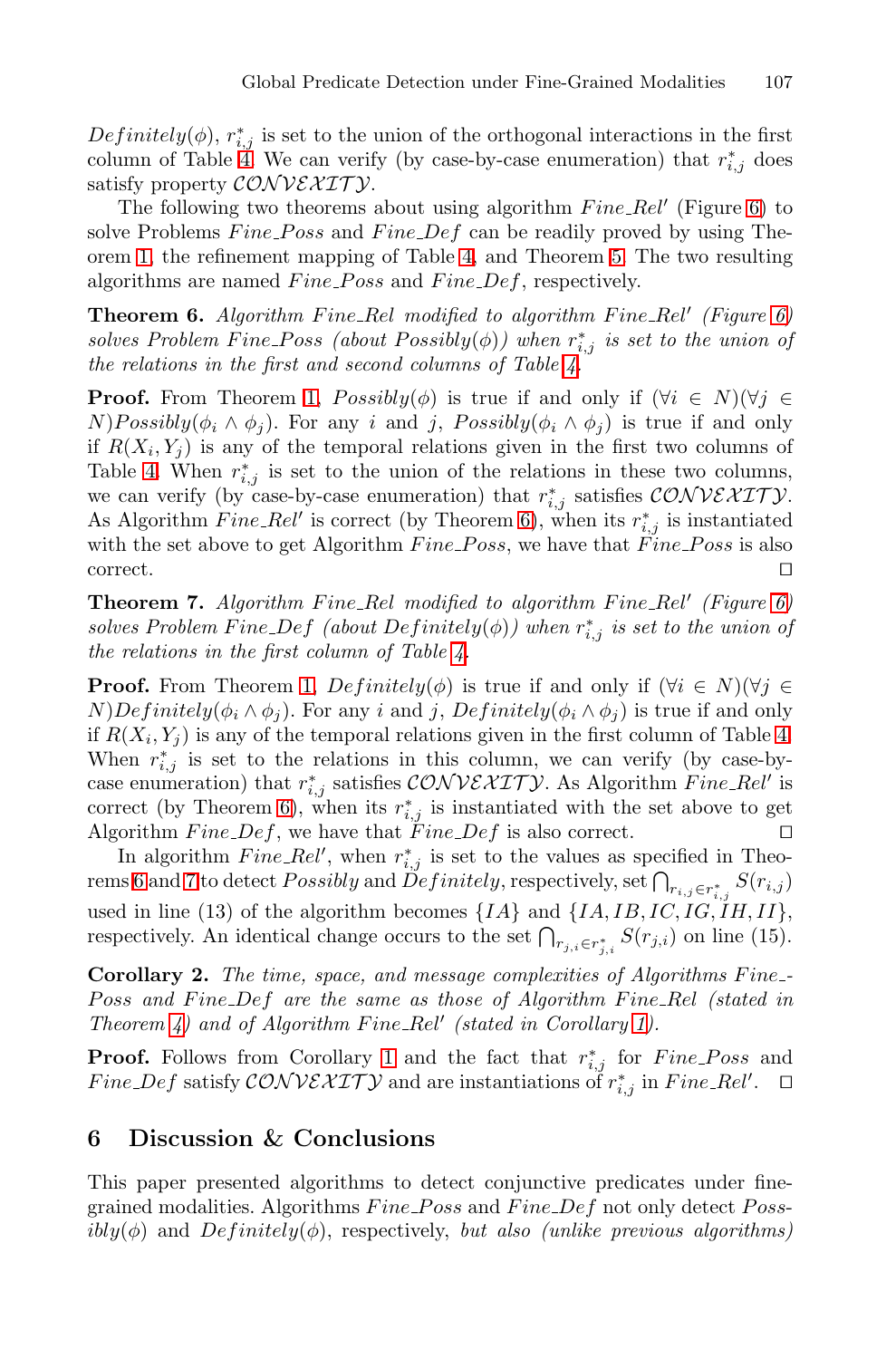<span id="page-17-0"></span>return the pairwise fine-grained relations which exist between all the intervals in the solution set. The space, message, and computational complexities of the previous works for conjunctive predicate detection, GW94 [6] and GW96 [7], for detection of only  $Possibly(\phi)$  and  $Definitely(\phi)$ , respectively, is compared with our algorithms in Table [1.](#page-1-0) All the complexity measures for algorithms  $Fine\_{Poss}$ and  $Func\_Def$  are the same as those for GW94 [6] and GW96 [7]. Thus with the same overhead, Algorithms Fine\_Poss and Fine\_Def do the *extra work* of finding the fine-grained relations which exist between the intervals contained in the solution set for *Possibly* and *Definitely*.

A detailed version of these results appears in [1]. Distributed algorithms can be devised for *Fine\_Poss* and *Fine\_Def* based on the distributed algorithm given in  $[3]$  to solve Fine Rel. A discussion of how intervals might be identified when trying to use the fine-grained modalities on nonconjunctive predicates, i.e., general relational predicates, is given in [\[11\]](#page-18-0).

### **Acknowledgements**

This material is based upon work supported by the National Science Foundation under Grant No. CCR-9875617.

# **References**

- 1. Chandra, P., Kshemkalyani, A.D.: Algorithms for Detecting Global Predicates under Fine-grained Modalities, Technical Report UIC-ECE-02-05, University of Illinois at Chicago, April 2002.
- 2. Chandra, P., Kshemkalyani, A.D.: Distributed Algorithm to Detect Strong Conjunctive Predicates, Information Processing Letters, 87(5): 243-249, September 2003.
- 3. Chandra, P., Kshemkalyani, A.D.: Detection of Orthogonal Interval Relations, Proc. High-Performance Computing Conference, 323-333, LNCS 2552, Springer, 2002.
- 4. Cooper, R., Marzullo, K.: Consistent Detection of Global Predicates, Proc. ACM/ONR Workshop on Parallel & Distributed Debugging, 163-173, May 1991.
- 5. Coulouris, G., Dollimore, J., Kindberg, T.: Distributed Systems Concepts and Design, Addison-Wesley, 3rd edition, 2001.
- 6. Garg, V.K., Waldecker, B.: Detection of Weak Unstable Predicates in Distributed Programs, IEEE Trans. Parallel & Distributed Systems, 5(3), 299-307, Mar. 1994.
- 7. Garg, V.K., Waldecker, B.: Detection of Strong Unstable Predicates in Distributed Programs, IEEE Trans. Parallel & Distributed Systems, 7(12):1323-1333, Dec. 1996.
- 8. Hurfin, M., Mizuno, M., Raynal, M., Singhal, M.: Efficient Distributed Detection of Conjunctions of Local Predicates, IEEE Trans. Software Engg., 24(8): 664-677, 1998.
- 9. Kshemkalyani, A.D.: Temporal Interactions of Intervals in Distributed Systems, Journal of Computer and System Sciences, 52(2): 287-298, April 1996.
- 10. Kshemkalyani, A.D.: A Fine-Grained Modality Classification for Global Predicates, IEEE Trans. Parallel & Distributed Systems, 14(8): 807-816, August 2003.